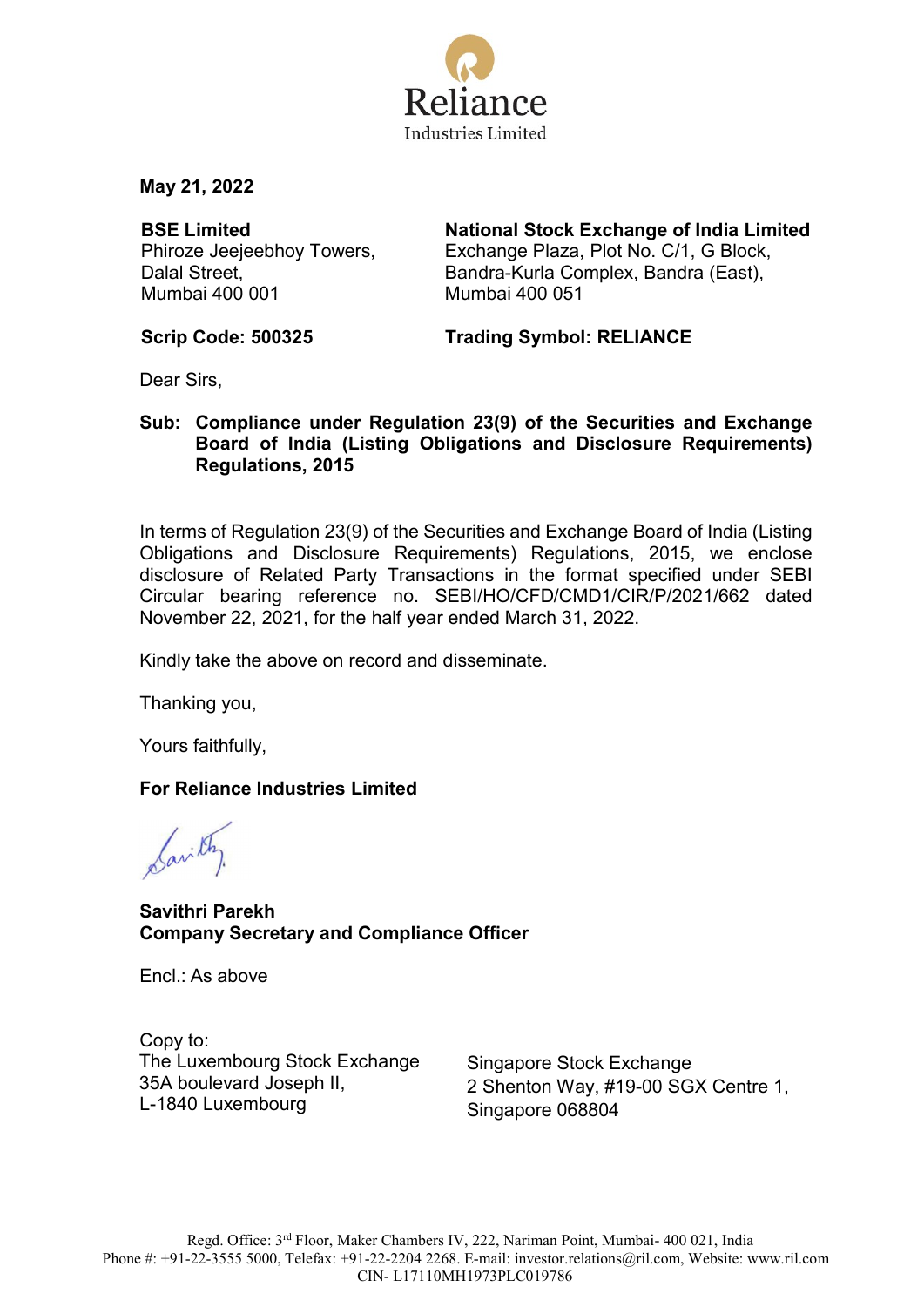| Reliance Industries Limited - Disclosure of Related Party Transactions for the half year / six months ended March 31, 2022 |                                                               |     |                                                                              |     |                                                                                       |                                                       |                                                                       |                                              |                                                              |                                                 |                                                                                                                                                                                                                                                                                                                                                      |           |           |                                                                         |                              |           |                      |                                                                                                       |  |  |  |
|----------------------------------------------------------------------------------------------------------------------------|---------------------------------------------------------------|-----|------------------------------------------------------------------------------|-----|---------------------------------------------------------------------------------------|-------------------------------------------------------|-----------------------------------------------------------------------|----------------------------------------------|--------------------------------------------------------------|-------------------------------------------------|------------------------------------------------------------------------------------------------------------------------------------------------------------------------------------------------------------------------------------------------------------------------------------------------------------------------------------------------------|-----------|-----------|-------------------------------------------------------------------------|------------------------------|-----------|----------------------|-------------------------------------------------------------------------------------------------------|--|--|--|
|                                                                                                                            |                                                               |     |                                                                              |     |                                                                                       |                                                       |                                                                       |                                              |                                                              |                                                 |                                                                                                                                                                                                                                                                                                                                                      |           |           |                                                                         |                              |           |                      | (Amount in Rs. Crore except stated otherwise                                                          |  |  |  |
|                                                                                                                            | Details of the party entering into<br>the transaction         |     | Details of the counterparty                                                  |     |                                                                                       |                                                       |                                                                       |                                              | In case monies are due to either<br>party as a result of the |                                                 | Additional disclosure of related party transactions - applicable only in case the related party transaction relates to loans, inter-corporate deposits, advances or<br>investments made or given by the listed entity/subsidiary. These details need to be disclosed only once, during the reporting period when such transaction was<br>undertaken. |           |           |                                                                         |                              |           |                      |                                                                                                       |  |  |  |
| Sr No                                                                                                                      |                                                               |     |                                                                              |     |                                                                                       | Type of related party transaction                     | Value of the related<br>party transaction as<br>approved by the audit | Value of transaction<br>during the reporting | transaction                                                  |                                                 | In case any financial indebtedness is incurred to<br>make or give loans, inter-corporate deposits,<br>advances or investments                                                                                                                                                                                                                        |           |           | Details of the loans, inter-corporate deposits, advances or investments |                              |           |                      |                                                                                                       |  |  |  |
|                                                                                                                            | Name                                                          | PAN | Name                                                                         | PAN | Relationship of the<br>counterparty with the<br>listed entity or its<br>subsidiary    |                                                       | committee                                                             | period                                       | Opening<br>balance<br>As on Octobe<br>01, 2021)              | Closing<br>balance<br>(As on March<br>31, 2022) | Nature of indebtednes<br>(loan/ issuance of debt/<br>any other etc.)                                                                                                                                                                                                                                                                                 | Cost      | Tenure    | Nature (Ioan/<br>advance/ inter-<br>corporate<br>deposit/               | <b>Interest Rate</b><br>(% ) | Tenure    | Secured<br>unsecured | Purpose for which the funds<br>will be utilised by the ultimate<br>recipient of funds (end-<br>usage) |  |  |  |
| $\overline{1}$                                                                                                             | Reliance Industries Limited                                   |     | Alok Industries Limited                                                      |     | Joint Venture                                                                         | Purchases of Goods/Services                           | 309.27                                                                | 43.38                                        |                                                              |                                                 |                                                                                                                                                                                                                                                                                                                                                      |           |           | investment                                                              |                              |           |                      |                                                                                                       |  |  |  |
| $\overline{2}$                                                                                                             | Reliance Industries Limited                                   |     | Alok Industries Limited                                                      |     | Joint Venture                                                                         | Sale of Goods/Services                                | 3,903.42                                                              | 1.710.38                                     |                                                              |                                                 |                                                                                                                                                                                                                                                                                                                                                      |           |           |                                                                         |                              |           |                      |                                                                                                       |  |  |  |
| $\overline{\mathbf{3}}$                                                                                                    | Reliance Industries Limited                                   |     | Alok Industries Limited                                                      |     | Joint Venture                                                                         | Other Income                                          | 1.00                                                                  | 0.00                                         |                                                              |                                                 |                                                                                                                                                                                                                                                                                                                                                      |           |           |                                                                         |                              |           |                      |                                                                                                       |  |  |  |
| $\overline{4}$<br>5                                                                                                        | Reliance Industries Limited<br>Reliance Industries Limited    |     | Alok Industries Limited<br>Alok Industries Limited                           |     | Joint Venture<br>Joint Venture                                                        | Receivables<br>Payables                               | $\sim$                                                                | $\sim$                                       | 653.69<br>5.31                                               | 64873<br>9.11                                   |                                                                                                                                                                                                                                                                                                                                                      |           |           |                                                                         |                              |           |                      |                                                                                                       |  |  |  |
| 6                                                                                                                          | Reliance Industries Limited                                   |     | Asteria Aerospace Private Limited                                            |     | Subsidiary                                                                            | Purchases of Goods/Services                           | 1.00                                                                  | 0.03                                         | $\sim 10$                                                    |                                                 |                                                                                                                                                                                                                                                                                                                                                      |           |           |                                                                         |                              |           |                      |                                                                                                       |  |  |  |
| $\overline{7}$                                                                                                             | Reliance Industries Limited                                   |     | Asteria Aerospace Private Limited                                            |     | Subsidiary                                                                            | Payables                                              |                                                                       |                                              | $\sim$                                                       | 0.00                                            |                                                                                                                                                                                                                                                                                                                                                      |           |           |                                                                         |                              |           |                      |                                                                                                       |  |  |  |
| 8                                                                                                                          | Reliance Industries Limited                                   |     | Brooks Brothers India Private Limited                                        |     | Joint Venture                                                                         | Purchases of Goods/Services                           | 1.00                                                                  | 0.06                                         |                                                              |                                                 |                                                                                                                                                                                                                                                                                                                                                      |           |           |                                                                         |                              |           |                      |                                                                                                       |  |  |  |
| 9<br>10                                                                                                                    | Reliance Industries Limited<br>Reliance Industries Limited    |     | Brooks Brothers India Private Limited                                        |     | Joint venture                                                                         | Payables                                              | 100                                                                   | $\sim$<br>0.11                               | $\sim$<br>$\sim$                                             | 0.00<br>$\sim$                                  |                                                                                                                                                                                                                                                                                                                                                      |           |           |                                                                         |                              |           |                      |                                                                                                       |  |  |  |
| 11                                                                                                                         | Reliance Industries Limited                                   |     | Canali India Private Limited<br>Den Networks Limited                         |     | Joint Venture<br>Subsidiary                                                           | Purchases of Goods/Services<br>Sale of Goods/Services | 0.01                                                                  | 0.01                                         |                                                              |                                                 |                                                                                                                                                                                                                                                                                                                                                      |           |           |                                                                         |                              |           |                      |                                                                                                       |  |  |  |
| 12                                                                                                                         | Reliance Industries Limited                                   |     | Den Networks Limited                                                         |     | Subsidiary                                                                            | Receivables                                           |                                                                       | $\sim$                                       | 0.01                                                         | 0.00                                            |                                                                                                                                                                                                                                                                                                                                                      |           |           |                                                                         |                              |           |                      |                                                                                                       |  |  |  |
| 13                                                                                                                         | Reliance Industries Limited                                   |     | Diesel Fashion India Reliance Private<br>Limited                             |     | Joint Venture                                                                         | Receivables                                           | $\sim$                                                                | $\sim$                                       | $\sim$                                                       | 0.00                                            |                                                                                                                                                                                                                                                                                                                                                      |           |           |                                                                         |                              |           |                      |                                                                                                       |  |  |  |
| 14                                                                                                                         | Reliance Industries Limited                                   |     | Directors and Key Managerial Personnel                                       |     | Directors and KMPs                                                                    | Directors and KMP Remuneration                        | As per the Companies<br>Act. 2013 and<br>Shareholders' Approva        | 29.68                                        |                                                              |                                                 |                                                                                                                                                                                                                                                                                                                                                      |           |           |                                                                         |                              |           |                      |                                                                                                       |  |  |  |
|                                                                                                                            | 15 Reliance Industries Limited                                |     | E-Eighteen.Com Limited                                                       |     | Subsidiary                                                                            | Other Income                                          | 5.91                                                                  | 2.70                                         |                                                              |                                                 |                                                                                                                                                                                                                                                                                                                                                      |           |           |                                                                         |                              |           |                      |                                                                                                       |  |  |  |
| 16<br>17                                                                                                                   | Reliance Industries Limited<br>Reliance Industries Limited    |     | E-Eighteen.Com Limited                                                       |     | Subsidiary                                                                            | Receivables                                           | 0.27                                                                  | 0.12                                         | 1.62                                                         | 0.62                                            |                                                                                                                                                                                                                                                                                                                                                      |           |           |                                                                         |                              |           |                      |                                                                                                       |  |  |  |
| $\overline{18}$                                                                                                            | Reliance Industries Limited                                   |     | Ethane Crystal LLC<br>Ethane Crystal LLC                                     |     | Joint Venture<br>Joint Venture                                                        | Other Income<br>Receivables                           |                                                                       | $\sim$                                       | 0.07                                                         | $\sim$<br>$\sim$                                |                                                                                                                                                                                                                                                                                                                                                      |           |           |                                                                         |                              |           |                      |                                                                                                       |  |  |  |
| 19                                                                                                                         | Reliance Industries Limited                                   |     | Ethane Emerald LLC                                                           |     | Joint Venture                                                                         | Other Income                                          | 0.27                                                                  | 0.12                                         |                                                              | $\sim$                                          |                                                                                                                                                                                                                                                                                                                                                      |           |           |                                                                         |                              |           |                      |                                                                                                       |  |  |  |
| 20                                                                                                                         | Reliance Industries Limited                                   |     | Ethane Emerald LLC                                                           |     | Joint Venture                                                                         | Receivables                                           |                                                                       | $\sim$                                       | 0.07                                                         | $\sim$                                          |                                                                                                                                                                                                                                                                                                                                                      |           |           |                                                                         |                              |           |                      |                                                                                                       |  |  |  |
| 21                                                                                                                         | Reliance Industries Limited                                   |     | Ethane Opal LLC                                                              |     | Joint Venture                                                                         | Other Income                                          | 0.27                                                                  | 0.12                                         |                                                              |                                                 |                                                                                                                                                                                                                                                                                                                                                      |           |           |                                                                         |                              |           |                      |                                                                                                       |  |  |  |
| 22<br>23                                                                                                                   | Reliance Industries Limited<br>Reliance Industries Limited    |     | Ethane Opal LLC<br>Ethane Pearl LLC                                          |     | Joint Venture<br>Joint Venture                                                        | Receivables<br>Other Income                           | 0.27                                                                  | 0.12                                         | 0.07<br>$\sim 10$                                            | $\sim$<br>$\sim$                                |                                                                                                                                                                                                                                                                                                                                                      |           |           |                                                                         |                              |           |                      |                                                                                                       |  |  |  |
| 24                                                                                                                         | Reliance Industries Limited                                   |     | Ethane Pearl LLC                                                             |     | Joint Venture                                                                         | Receivables                                           |                                                                       |                                              | 0.07                                                         |                                                 |                                                                                                                                                                                                                                                                                                                                                      |           |           |                                                                         |                              |           |                      |                                                                                                       |  |  |  |
|                                                                                                                            | 25 Reliance Industries Limited                                |     | Ethane Sapphire LLC                                                          |     | Joint Venture                                                                         | Other Income                                          | 0.27                                                                  | 0.12                                         | $\sim$                                                       | $\sim$                                          |                                                                                                                                                                                                                                                                                                                                                      |           |           |                                                                         |                              |           |                      |                                                                                                       |  |  |  |
| 26<br>27                                                                                                                   | Reliance Industries Limited                                   |     | Ethane Sapphire LLC                                                          |     | Joint Venture                                                                         | Receivables                                           | 0.27                                                                  | <b>Section</b>                               | 0.07                                                         | $\sim$                                          |                                                                                                                                                                                                                                                                                                                                                      |           |           |                                                                         |                              |           |                      |                                                                                                       |  |  |  |
|                                                                                                                            | Reliance Industries Limited<br>28 Reliance Industries Limited |     | Ethane Topaz LLC<br>Ethane Topaz LLC                                         |     | Joint Venture<br>Joint Venture                                                        | Other Income<br>Receivables                           |                                                                       | 0.12                                         | 0.07                                                         | $\sim$<br>$\sim$                                |                                                                                                                                                                                                                                                                                                                                                      |           |           |                                                                         |                              |           |                      |                                                                                                       |  |  |  |
| 29                                                                                                                         | Reliance Industries Limited                                   |     | Football Sports Development Limited                                          |     | Joint Venture                                                                         | Sale of Goods/Services                                | 0.01                                                                  | 0.00                                         | $\sim$                                                       | $\sim$                                          |                                                                                                                                                                                                                                                                                                                                                      |           |           |                                                                         |                              |           |                      |                                                                                                       |  |  |  |
| 30                                                                                                                         | Reliance Industries Limited                                   |     | Football Sports Development Limited                                          |     | Joint Venture                                                                         | Other Income                                          | 1.00                                                                  | 0.00                                         |                                                              | $\sim$                                          |                                                                                                                                                                                                                                                                                                                                                      |           |           |                                                                         |                              |           |                      |                                                                                                       |  |  |  |
|                                                                                                                            | 31 Reliance Industries Limited                                |     | Football Sports Development Limited                                          |     | Joint Venture                                                                         | Receivables                                           |                                                                       | $\sim$                                       | 0.00                                                         | $\sim$                                          |                                                                                                                                                                                                                                                                                                                                                      |           |           |                                                                         |                              |           |                      |                                                                                                       |  |  |  |
| 33                                                                                                                         | 32 Reliance Industries Limited<br>Reliance Industries Limited |     | Gaurav Overseas Private Limited<br>Gauray Overseas Private Limited           |     | Associate<br>Associate                                                                | Sale of Goods/Services<br>Receivables                 | 1.00                                                                  | 0.00                                         | 17.06                                                        | 17.07                                           |                                                                                                                                                                                                                                                                                                                                                      |           |           |                                                                         |                              |           |                      |                                                                                                       |  |  |  |
|                                                                                                                            | 34 Reliance Industries Limited                                |     | Genesis La Mode Private Limited                                              |     | Subsidiary                                                                            | Purchases of Goods/Services                           | 1.00                                                                  | 0.23                                         | $\sim$                                                       | $\sim$                                          |                                                                                                                                                                                                                                                                                                                                                      |           |           |                                                                         |                              |           |                      |                                                                                                       |  |  |  |
| 35                                                                                                                         | Reliance Industries Limited                                   |     | Genesis La Mode Private Limited                                              |     | Subsidiary                                                                            | Payables                                              | $\sim$                                                                | $\sim$                                       |                                                              | 0.03                                            |                                                                                                                                                                                                                                                                                                                                                      |           |           |                                                                         |                              |           |                      |                                                                                                       |  |  |  |
| 36                                                                                                                         | Reliance Industries Limited<br>37 Reliance Industries Limited |     | Genesis Luxury Fashion Private Limited                                       |     | Subsidiary                                                                            | Receivables<br>Purchases of Goods/Services            | 1.00                                                                  | 0.07                                         | 0.00<br>$\sim$                                               | 0.00                                            |                                                                                                                                                                                                                                                                                                                                                      |           |           |                                                                         |                              |           |                      |                                                                                                       |  |  |  |
| 38                                                                                                                         | Reliance Industries Limited                                   |     | GLE Lifestyle Brands Private Limited<br>GLF Lifestyle Brands Private Limited |     | Subsidiary<br>Subsidiary                                                              | Receivables                                           |                                                                       | $\overline{\phantom{a}}$                     | 0.00                                                         | $\sim$                                          |                                                                                                                                                                                                                                                                                                                                                      |           |           |                                                                         |                              |           |                      |                                                                                                       |  |  |  |
| 39                                                                                                                         | Reliance Industries Limited                                   |     | <b>GLF Lifestvle Brands Private Limited</b>                                  |     | Subsidiary                                                                            | Payables                                              |                                                                       |                                              | 0.01                                                         | 0.02                                            |                                                                                                                                                                                                                                                                                                                                                      |           |           |                                                                         |                              |           |                      |                                                                                                       |  |  |  |
|                                                                                                                            | 40 Reliance Industries Limited                                |     | GML India Fashion Private Limited                                            |     | Subsidiary                                                                            | Purchases of Goods/Services                           | 1.00                                                                  | 0.05                                         | $\sim$                                                       | $\sim$                                          |                                                                                                                                                                                                                                                                                                                                                      |           |           |                                                                         |                              |           |                      |                                                                                                       |  |  |  |
| 41                                                                                                                         | Reliance Industries Limited                                   |     | GML India Fashion Private Limited                                            |     | Subsidiary                                                                            | Payables                                              |                                                                       |                                              | $\sim$                                                       | 0.01                                            |                                                                                                                                                                                                                                                                                                                                                      |           |           |                                                                         |                              |           |                      |                                                                                                       |  |  |  |
| 42<br>43                                                                                                                   | Reliance Industries Limited<br>Reliance Industries Limited    |     | Greycells18 Media Limited<br>Greycells18 Media Limited                       |     | Subsidiary<br>Subsidiary                                                              | Other Income<br>Receivables                           | 0.33                                                                  | 0.16                                         | 0.04                                                         | 0.01                                            |                                                                                                                                                                                                                                                                                                                                                      |           |           |                                                                         |                              |           |                      |                                                                                                       |  |  |  |
|                                                                                                                            | 44 Reliance Industries Limited                                |     | Guiarat Chemical Port Limited                                                |     | Associate                                                                             | Purchases of Goods/Services                           | 378.70                                                                | 110.82                                       | $\sim$                                                       | $\sim$                                          |                                                                                                                                                                                                                                                                                                                                                      |           |           |                                                                         |                              |           |                      |                                                                                                       |  |  |  |
| 45                                                                                                                         | Reliance Industries Limited                                   |     | Guiarat Chemical Port Limited                                                |     | Associate                                                                             | Sale of Goods/Services                                | 15.11                                                                 | 5.80                                         |                                                              | $\sim$                                          |                                                                                                                                                                                                                                                                                                                                                      |           |           |                                                                         |                              |           |                      |                                                                                                       |  |  |  |
| 46<br>47                                                                                                                   | Reliance Industries Limited<br>Reliance Industries Limited    |     | <b>Gujarat Chemical Port Limited</b><br><b>Guiarat Chemical Port Limited</b> |     | Associate<br>Associate                                                                | Other Income<br>Receivables                           | 0.89                                                                  | 0.00<br>$\sim$                               | 79.41                                                        | 79 19                                           |                                                                                                                                                                                                                                                                                                                                                      |           |           |                                                                         |                              |           |                      |                                                                                                       |  |  |  |
| 48                                                                                                                         | Reliance Industries Limited                                   |     | <b>Guiarat Chemical Port Limited</b>                                         |     | Associate                                                                             | Pavables                                              |                                                                       | $\sim$                                       | 149                                                          | 0.38                                            |                                                                                                                                                                                                                                                                                                                                                      |           |           |                                                                         |                              |           |                      |                                                                                                       |  |  |  |
| 49                                                                                                                         | Reliance Industries Limited                                   |     | Hathway Cable and Datacom Limited                                            |     | Subsidiary                                                                            | Sale of Goods/Services                                | 0.01                                                                  | 0.01                                         |                                                              |                                                 |                                                                                                                                                                                                                                                                                                                                                      |           |           |                                                                         |                              |           |                      |                                                                                                       |  |  |  |
| 50                                                                                                                         | Reliance Industries Limited                                   |     | Hathway Cable and Datacom Limited                                            |     | Subsidiary                                                                            | Receivables                                           |                                                                       | $\sim$                                       | 0.00                                                         | 0.00                                            |                                                                                                                                                                                                                                                                                                                                                      |           |           |                                                                         |                              |           |                      |                                                                                                       |  |  |  |
| 51<br>52                                                                                                                   | Reliance Industries Limited<br>Reliance Industries Limited    |     | Hathway Cable and Datacom Limited<br>Hathway Digital Limited                 |     | Subsidiary<br>Subsidiary                                                              | Payables<br>Purchases of Goods/Services               | 0.06                                                                  | <b>Section</b><br>0.01                       | 0.00                                                         | 0.00                                            |                                                                                                                                                                                                                                                                                                                                                      |           |           |                                                                         |                              |           |                      |                                                                                                       |  |  |  |
| 53                                                                                                                         | Reliance Industries Limited                                   |     | Hirachand Govardhandas Ambani Public<br>Charitable Trust                     |     | Enterprise over which Key<br>Managerial Personnel are<br>able to exercise significant | Donations                                             | 18.73                                                                 | 1.51                                         | $\sim$                                                       | $\overline{\phantom{a}}$                        |                                                                                                                                                                                                                                                                                                                                                      |           |           |                                                                         |                              |           |                      |                                                                                                       |  |  |  |
| 54                                                                                                                         | Reliance Industries Limited                                   |     | IBN I okmat News Private Limited                                             |     | influence<br>Joint Venture                                                            | Other Income                                          | 165                                                                   | 0.71                                         |                                                              |                                                 |                                                                                                                                                                                                                                                                                                                                                      |           |           |                                                                         |                              |           |                      |                                                                                                       |  |  |  |
| 55                                                                                                                         | Reliance Industries Limited                                   |     | IBN Lokmat News Private Limited                                              |     | Joint Venture<br>Company / Subsidiary is a                                            | Receivables                                           |                                                                       |                                              | 0.52                                                         | 0.16                                            |                                                                                                                                                                                                                                                                                                                                                      |           |           |                                                                         |                              |           |                      |                                                                                                       |  |  |  |
| 56<br>57                                                                                                                   | Reliance Industries Limited<br>Reliance Industries Limited    |     | Independent Media Trust                                                      |     | beneficiary                                                                           | nyestments                                            | 1.00<br><b>Refer Note</b>                                             | 0.16<br>483.34                               | 3,365.64                                                     | 3,365.80                                        | <b>NA</b>                                                                                                                                                                                                                                                                                                                                            | <b>NA</b> | <b>NA</b> | Investment                                                              | <b>NA</b>                    | <b>NA</b> | Unsecured            | <b>Business Purpose</b>                                                                               |  |  |  |
| 58                                                                                                                         | Reliance Industries Limited                                   |     | India Gas Solutions Private Limited<br>India Gas Solutions Private Limited   |     | Joint Venture<br>Joint Venture                                                        | Sale of Goods/Services<br>Purchases of Goods/Services | Refer Note                                                            | 671.60                                       |                                                              |                                                 |                                                                                                                                                                                                                                                                                                                                                      |           |           |                                                                         |                              |           |                      |                                                                                                       |  |  |  |
| 59                                                                                                                         | Reliance Industries Limited                                   |     | India Gas Solutions Private Limited                                          |     | Joint Venture                                                                         | Receivables                                           |                                                                       |                                              | 28.54                                                        | 42.96                                           |                                                                                                                                                                                                                                                                                                                                                      |           |           |                                                                         |                              |           |                      |                                                                                                       |  |  |  |
| 60                                                                                                                         | Reliance Industries Limited                                   |     | India Gas Solutions Private Limited                                          |     | Joint Venture                                                                         | Payables                                              |                                                                       |                                              | 28.80                                                        | 59.29                                           |                                                                                                                                                                                                                                                                                                                                                      |           |           |                                                                         |                              |           |                      |                                                                                                       |  |  |  |
|                                                                                                                            | 61 Reliance Industries Limited                                |     | Indiavidual Learning Limited                                                 |     | Subsidiary                                                                            | Sale of Goods/Services                                | 1.01                                                                  | 0.01                                         |                                                              | $\sim$                                          |                                                                                                                                                                                                                                                                                                                                                      |           |           |                                                                         |                              |           |                      |                                                                                                       |  |  |  |
| 62<br>63                                                                                                                   | Reliance Industries Limited<br>Reliance Industries Limited    |     | Indiavidual Learning Limited<br>Indiawin Sports Private Limited              |     | Subsidiary<br>Wholly Owned Subsidiary                                                 | Receivables<br>Sale of Goods/Services                 | 1.00                                                                  | 0.00                                         | 0.00<br>$\sim$                                               | $\sim$                                          |                                                                                                                                                                                                                                                                                                                                                      |           |           |                                                                         |                              |           |                      |                                                                                                       |  |  |  |
|                                                                                                                            | 64 Reliance Industries Limited                                |     | Indiawin Sports Private Limited                                              |     | Wholly Owned Subsidiary Other Income                                                  |                                                       | 100                                                                   | 0.00                                         |                                                              |                                                 |                                                                                                                                                                                                                                                                                                                                                      |           |           |                                                                         |                              |           |                      |                                                                                                       |  |  |  |
|                                                                                                                            | 65 Reliance Industries Limited                                |     | Indiawin Sports Private Limited                                              |     | Wholly Owned Subsidiary Receivables                                                   |                                                       |                                                                       |                                              | 0.07                                                         | 0.00                                            |                                                                                                                                                                                                                                                                                                                                                      |           |           |                                                                         |                              |           |                      |                                                                                                       |  |  |  |
|                                                                                                                            | 66 Reliance Industries Limited                                |     | <b>IPCI</b> employees Provident fund Trust                                   |     |                                                                                       | Post Employment Benefit Purchases of Goods/Services   | 200.00                                                                | 61.93                                        |                                                              |                                                 |                                                                                                                                                                                                                                                                                                                                                      |           |           |                                                                         |                              |           |                      |                                                                                                       |  |  |  |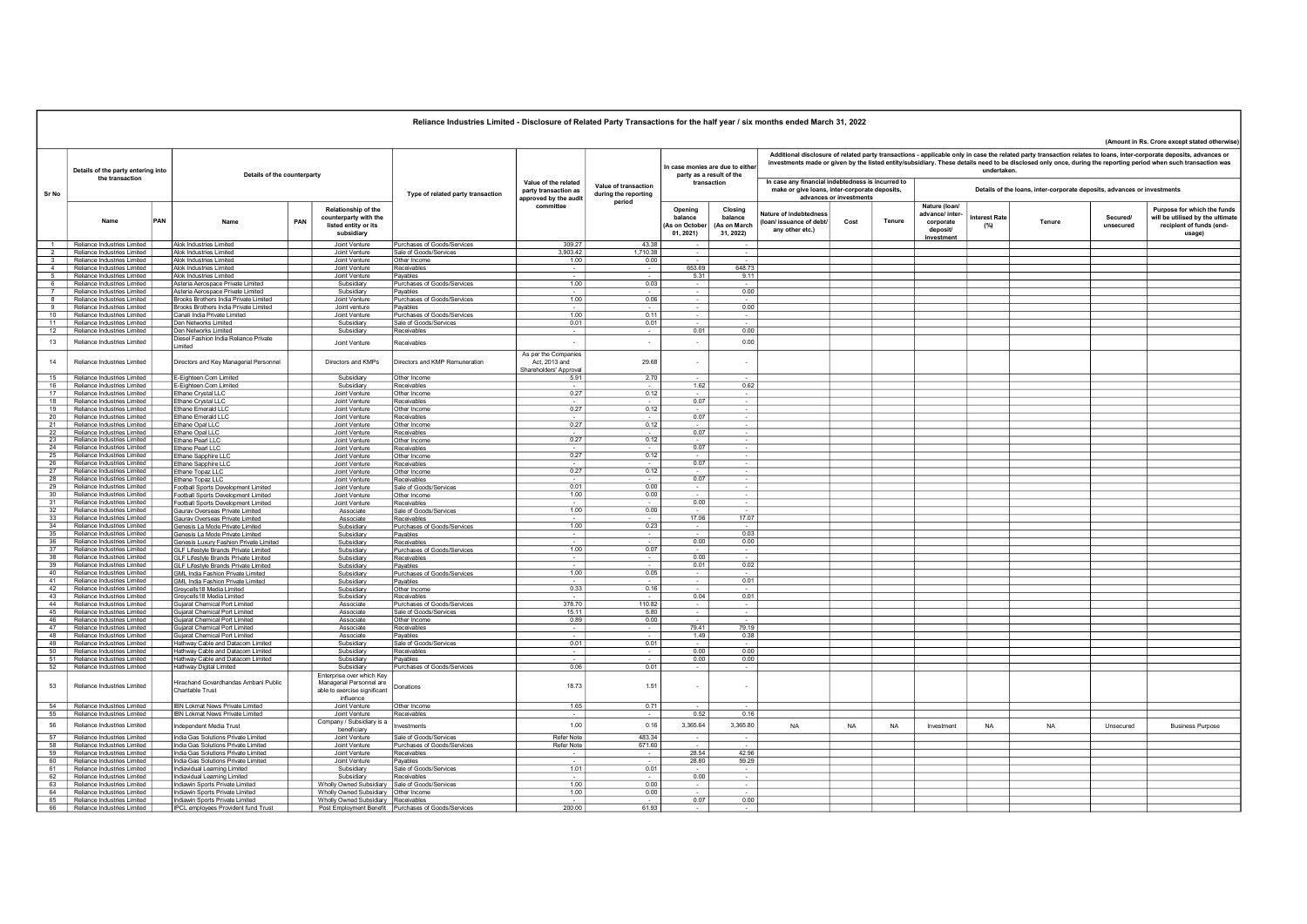|                 | Reliance Industries Limited - Disclosure of Related Party Transactions for the half year / six months ended March 31, 2022 |                                                                                    |     |                                                                                                    |                                                       |                                                                       |                                              |                                                                             |                                                |                                                                                                                                                                                                                                                                                                                                                                                                           |           |           |                                                          |                                                                         |                                                            |                      |                                                                                                       |  |  |  |
|-----------------|----------------------------------------------------------------------------------------------------------------------------|------------------------------------------------------------------------------------|-----|----------------------------------------------------------------------------------------------------|-------------------------------------------------------|-----------------------------------------------------------------------|----------------------------------------------|-----------------------------------------------------------------------------|------------------------------------------------|-----------------------------------------------------------------------------------------------------------------------------------------------------------------------------------------------------------------------------------------------------------------------------------------------------------------------------------------------------------------------------------------------------------|-----------|-----------|----------------------------------------------------------|-------------------------------------------------------------------------|------------------------------------------------------------|----------------------|-------------------------------------------------------------------------------------------------------|--|--|--|
|                 |                                                                                                                            |                                                                                    |     |                                                                                                    |                                                       |                                                                       |                                              |                                                                             |                                                |                                                                                                                                                                                                                                                                                                                                                                                                           |           |           |                                                          |                                                                         |                                                            |                      | (Amount in Rs. Crore except stated otherwise                                                          |  |  |  |
|                 | Details of the party entering into<br>Details of the counterparty<br>the transaction                                       |                                                                                    |     |                                                                                                    |                                                       |                                                                       |                                              | In case monies are due to either<br>party as a result of the<br>transaction |                                                | Additional disclosure of related party transactions - applicable only in case the related party transaction relates to loans, inter-corporate deposits, advances or<br>investments made or given by the listed entity/subsidiary. These details need to be disclosed only once, during the reporting period when such transaction was<br>undertaken.<br>In case any financial indebtedness is incurred to |           |           |                                                          |                                                                         |                                                            |                      |                                                                                                       |  |  |  |
| Sr No           |                                                                                                                            |                                                                                    |     |                                                                                                    | Type of related party transaction                     | Value of the related<br>party transaction as<br>approved by the audit | Value of transaction<br>during the reporting |                                                                             |                                                | make or give loans, inter-corporate deposits,<br>advances or investments                                                                                                                                                                                                                                                                                                                                  |           |           |                                                          | Details of the loans, inter-corporate deposits, advances or investments |                                                            |                      |                                                                                                       |  |  |  |
|                 | Name                                                                                                                       | PAN<br>Name                                                                        | PAN | Relationship of the<br>counterparty with the<br>listed entity or its<br>subsidiary                 |                                                       | committee                                                             | period                                       | Opening<br>balance<br>As on Octobe<br>01.2021                               | Closing<br>balance<br>As on March<br>31, 2022) | Nature of indebtedness<br>(loan/ issuance of debt/<br>any other etc.)                                                                                                                                                                                                                                                                                                                                     | Cost      | Tenure    | Nature (Ioan/<br>advance/ inter<br>corporate<br>deposit/ | terest Rate<br>(%)                                                      | Tenure                                                     | Secured<br>unsecured | Purpose for which the funds<br>will be utilised by the ultimate<br>recipient of funds (end-<br>usage) |  |  |  |
| 67              | Reliance Industries Limited                                                                                                | Jamnaben Hirachand Ambani Foundation                                               |     | Enterprise over which Key<br>Managerial Personnel are<br>able to exercise significant<br>influence | Sale of Goods/Services                                | 0.42                                                                  | 0.15                                         |                                                                             |                                                |                                                                                                                                                                                                                                                                                                                                                                                                           |           |           | investment                                               |                                                                         |                                                            |                      |                                                                                                       |  |  |  |
| 68              | Reliance Industries Limited                                                                                                | Jamnaben Hirachand Ambani Foundation                                               |     | Enterprise over which Key<br>Managerial Personnel are<br>able to exercise significant<br>influence | Other Income                                          | 5.29                                                                  | 3.76                                         |                                                                             |                                                |                                                                                                                                                                                                                                                                                                                                                                                                           |           |           |                                                          |                                                                         |                                                            |                      |                                                                                                       |  |  |  |
| 69              | Reliance Industries Limited                                                                                                | Jamnaben Hirachand Ambani Foundation                                               |     | Enterprise over which Key<br>Managerial Personnel are<br>able to exercise significant<br>influence | Purchases of Goods/Services                           | 1.61                                                                  | 0.00                                         | $\sim$                                                                      |                                                |                                                                                                                                                                                                                                                                                                                                                                                                           |           |           |                                                          |                                                                         |                                                            |                      |                                                                                                       |  |  |  |
| 70              | Reliance Industries Limited                                                                                                | Jamnaben Hirachand Ambani Foundation                                               |     | Enterprise over which Key<br>Managerial Personnel are<br>able to exercise significant<br>influence | Donations                                             | 106.76                                                                | 42.16                                        | $\sim$                                                                      | $\sim$                                         |                                                                                                                                                                                                                                                                                                                                                                                                           |           |           |                                                          |                                                                         |                                                            |                      |                                                                                                       |  |  |  |
| 71              | Reliance Industries Limited                                                                                                | Jamnagar Utilities & Power Private Limited                                         |     | Associate                                                                                          | Sale of Goods/Services                                | 282.55                                                                | 156.63                                       | $\sim$                                                                      | $\sim$                                         |                                                                                                                                                                                                                                                                                                                                                                                                           |           |           |                                                          |                                                                         |                                                            |                      |                                                                                                       |  |  |  |
| 72              | Reliance Industries Limited                                                                                                | Jamnagar Utilities & Power Private Limited                                         |     | Associate                                                                                          | Other Income                                          | 1.80                                                                  | 0.67                                         | $\sim$                                                                      | $\sim$                                         |                                                                                                                                                                                                                                                                                                                                                                                                           |           |           |                                                          |                                                                         |                                                            |                      |                                                                                                       |  |  |  |
| 73              | Reliance Industries Limited                                                                                                | Jamnagar Utilities & Power Private Limited                                         |     | Associate                                                                                          | Purchases of Goods/Services                           | 5,036.66                                                              | 2,275.77                                     | $\sim$                                                                      | $\sim$                                         |                                                                                                                                                                                                                                                                                                                                                                                                           |           |           |                                                          |                                                                         |                                                            |                      |                                                                                                       |  |  |  |
| 74              | Reliance Industries Limited                                                                                                | Jamnagar Utilities & Power Private Limited                                         |     | Associate                                                                                          | Receivables                                           | $\sim$                                                                | $\sim$                                       | 380.16                                                                      | 360.87                                         |                                                                                                                                                                                                                                                                                                                                                                                                           |           |           |                                                          |                                                                         |                                                            |                      |                                                                                                       |  |  |  |
| 75              | Reliance Industries Limited                                                                                                | Jamnagar Utilities & Power Private Limited                                         |     | Associate                                                                                          | Pavables                                              | $\sim$                                                                | $\sim$                                       | 715.78                                                                      | 745.33                                         |                                                                                                                                                                                                                                                                                                                                                                                                           |           |           |                                                          |                                                                         |                                                            |                      |                                                                                                       |  |  |  |
| 76              | Reliance Industries Limited                                                                                                | Jio Content Distribution Holdings Private                                          |     | <b>Wholly Owned Subsidiary</b>                                                                     | Other Income                                          | 1.00                                                                  | 0.00                                         | $\sim$                                                                      | $\sim$                                         |                                                                                                                                                                                                                                                                                                                                                                                                           |           |           |                                                          |                                                                         |                                                            |                      |                                                                                                       |  |  |  |
| 77              | Reliance Industries Limited                                                                                                | Limited<br>Jio Digital Fibre Private Limited                                       |     | Associate                                                                                          | Other Income                                          | <b>NA</b>                                                             | 955.61                                       |                                                                             |                                                |                                                                                                                                                                                                                                                                                                                                                                                                           |           |           |                                                          |                                                                         |                                                            |                      |                                                                                                       |  |  |  |
| 78<br>79        | Reliance Industries Limited<br>Reliance Industries Limited                                                                 | Jio Haptik Technologies Limited<br>Jio Media Limited                               |     | Subsidiary<br>Subsidiary                                                                           | Receivables<br>Receivables                            |                                                                       |                                              | 0.00                                                                        | 0.00<br>0.00                                   |                                                                                                                                                                                                                                                                                                                                                                                                           |           |           |                                                          |                                                                         |                                                            |                      |                                                                                                       |  |  |  |
| 80              | Reliance Industries Limited                                                                                                | Jio Payments Bank Limited                                                          |     | Joint Venture                                                                                      | Investments                                           | 22.12                                                                 | 22.12                                        | 162.40                                                                      | 184.52                                         | NA.                                                                                                                                                                                                                                                                                                                                                                                                       | <b>NA</b> | <b>NA</b> | Investment                                               | <b>NA</b>                                                               | <b>NA</b>                                                  | Unsecured            | <b>Business Purpose</b>                                                                               |  |  |  |
| $\overline{81}$ | Reliance Industries Limited                                                                                                | Jio Payments Bank Limited                                                          |     | Joint Venture                                                                                      | Sale of Goods/Services                                | 3.83                                                                  | 0.47                                         |                                                                             |                                                |                                                                                                                                                                                                                                                                                                                                                                                                           |           |           |                                                          |                                                                         |                                                            |                      |                                                                                                       |  |  |  |
| 82<br>83        | Reliance Industries Limited<br>Reliance Industries Limited                                                                 | Jio Payments Bank Limited                                                          |     | Joint Venture                                                                                      | Receivables                                           | 1.465.23                                                              | 524.98                                       | 0.35                                                                        | 0.00                                           |                                                                                                                                                                                                                                                                                                                                                                                                           |           |           |                                                          |                                                                         |                                                            |                      |                                                                                                       |  |  |  |
| 84              | Reliance Industries Limited                                                                                                | Jio Platforms Limited<br>Jio Platforms Limited                                     |     | Subsidiary<br>Subsidiary                                                                           | Purchases of Goods/Services<br>Sale of Goods/Services | 1,000.00                                                              | 403.46                                       |                                                                             |                                                |                                                                                                                                                                                                                                                                                                                                                                                                           |           |           |                                                          |                                                                         |                                                            |                      |                                                                                                       |  |  |  |
| 85              | Reliance Industries Limited                                                                                                | Jio Platforms Limited                                                              |     | Subsidiary                                                                                         | Other Income                                          | 2.00                                                                  | 0.16                                         |                                                                             |                                                |                                                                                                                                                                                                                                                                                                                                                                                                           |           |           |                                                          |                                                                         |                                                            |                      |                                                                                                       |  |  |  |
| 86              | Reliance Industries Limited                                                                                                | Jio Platforms Limited                                                              |     | Subsidiary                                                                                         | Receivables                                           | $\sim$                                                                | $\sim$                                       | 2.55                                                                        | 0.06                                           |                                                                                                                                                                                                                                                                                                                                                                                                           |           |           |                                                          |                                                                         |                                                            |                      |                                                                                                       |  |  |  |
| 87              | Reliance Industries Limited                                                                                                | Jio Platforms Limited                                                              |     | Subsidiary                                                                                         | Payables                                              |                                                                       |                                              | 0.09                                                                        | 0.00                                           |                                                                                                                                                                                                                                                                                                                                                                                                           |           |           |                                                          |                                                                         |                                                            |                      |                                                                                                       |  |  |  |
| 88<br>89        | Reliance Industries Limited<br>Reliance Industries Limited                                                                 | Jio Things Limited                                                                 |     | Subsidiary<br>Subsidiary                                                                           | Sale of Goods/Services                                | 1.00                                                                  | 0.01                                         | 0.03                                                                        | 0.00                                           |                                                                                                                                                                                                                                                                                                                                                                                                           |           |           |                                                          |                                                                         |                                                            |                      |                                                                                                       |  |  |  |
| 90              | Reliance Industries Limited                                                                                                | Jio Things Limited<br>Other related parties                                        |     | Other Associates (Control)                                                                         | Receivables<br>Sale of Goods/Services                 | 23.00                                                                 | 0.10                                         |                                                                             |                                                |                                                                                                                                                                                                                                                                                                                                                                                                           |           |           |                                                          |                                                                         |                                                            |                      |                                                                                                       |  |  |  |
| 91              | Reliance Industries Limited                                                                                                | Other related parties                                                              |     | Other Associates (Control) Receivables                                                             |                                                       |                                                                       |                                              | 0.22                                                                        | 0.30                                           |                                                                                                                                                                                                                                                                                                                                                                                                           |           |           |                                                          |                                                                         |                                                            |                      |                                                                                                       |  |  |  |
| 92              | Reliance Industries Limited                                                                                                | Reliance Digital Health Limited (Formerly<br>known as Kanhatech Solutions Limited) |     | Wholly Owned Subsidiary Investments                                                                |                                                       | 86.34                                                                 | 86.34                                        | $\sim$                                                                      | 86.34                                          | <b>NA</b>                                                                                                                                                                                                                                                                                                                                                                                                 | <b>NA</b> | <b>NA</b> | Investment                                               | <b>NA</b>                                                               | <b>NA</b>                                                  | Unsecured            | <b>Business Purpose</b>                                                                               |  |  |  |
| 93              | Reliance Industries Limited                                                                                                | Reliance Digital Health Limited (Formerly<br>known as Kanhatech Solutions Limited) |     | Wholly Owned Subsidiary Sale of Goods/Services                                                     |                                                       | 0.01                                                                  | 0.00                                         | $\sim$                                                                      | $\sim$                                         |                                                                                                                                                                                                                                                                                                                                                                                                           |           |           |                                                          |                                                                         |                                                            |                      |                                                                                                       |  |  |  |
| 94              | Reliance Industries Limited                                                                                                | Reliance Digital Health Limited (Formerly<br>known as Kanhatech Solutions Limited) |     | Wholly Owned Subsidiary Receivables                                                                |                                                       | $\sim$                                                                | $\sim$                                       | 0.00                                                                        | 0.00                                           |                                                                                                                                                                                                                                                                                                                                                                                                           |           |           |                                                          |                                                                         |                                                            |                      |                                                                                                       |  |  |  |
| 95              | Reliance Industries Limited                                                                                                | Marks and Spencer Reliance India Private<br>Limited                                |     | Joint Venture                                                                                      | Sale of Goods/Services                                | 1.00                                                                  | 0.00                                         | $\sim$                                                                      | $\sim$                                         |                                                                                                                                                                                                                                                                                                                                                                                                           |           |           |                                                          |                                                                         |                                                            |                      |                                                                                                       |  |  |  |
| 96              | Reliance Industries Limited                                                                                                | Marks and Spencer Reliance India Private<br>Limited                                |     | Joint Venture                                                                                      | Purchases of Goods/Services                           | 1.00                                                                  | 0.18                                         | $\sim$                                                                      | $\sim$                                         |                                                                                                                                                                                                                                                                                                                                                                                                           |           |           |                                                          |                                                                         |                                                            |                      |                                                                                                       |  |  |  |
| 97              | Reliance Industries Limited                                                                                                | Marks and Spencer Reliance India Private<br>Limited                                |     | Joint Venture                                                                                      | Receivables                                           | $\overline{\phantom{a}}$                                              | $\sim$                                       | $\sim$                                                                      | 0.00                                           |                                                                                                                                                                                                                                                                                                                                                                                                           |           |           |                                                          |                                                                         |                                                            |                      |                                                                                                       |  |  |  |
| 98<br>99        | Reliance Industries Limited<br>Reliance Industries Limited                                                                 | Model Economic Township Limited                                                    |     | Wholly Owned Subsidiary Sale of Goods/Services                                                     |                                                       | 1.75<br>1.00                                                          | 0.93<br>0.01                                 | $\sim$                                                                      | $\sim$                                         |                                                                                                                                                                                                                                                                                                                                                                                                           |           |           |                                                          |                                                                         |                                                            |                      |                                                                                                       |  |  |  |
| 100             | Reliance Industries Limited                                                                                                | Model Economic Township Limited<br>Model Economic Township Limited                 |     | Wholly Owned Subsidiary   Other Income<br>Wholly Owned Subsidiary Receivables                      |                                                       |                                                                       | $\sim$                                       | 0.00                                                                        | 0.20                                           |                                                                                                                                                                                                                                                                                                                                                                                                           |           |           |                                                          |                                                                         |                                                            |                      |                                                                                                       |  |  |  |
| 101             | Reliance Industries Limited                                                                                                | Network18 Media & Investments Limited                                              |     | Subsidiary                                                                                         | Other Income                                          | 1.21                                                                  | 0.46                                         |                                                                             |                                                |                                                                                                                                                                                                                                                                                                                                                                                                           |           |           |                                                          |                                                                         |                                                            |                      |                                                                                                       |  |  |  |
| 102<br>103      | Reliance Industries Limited<br>Reliance Industries Limited                                                                 | Network18 Media & Investments Limited<br>Pipeline Management Services Private      |     | Subsidiary<br>Joint Venture                                                                        | Receivables<br>Sale of Goods/Services                 | 5.53                                                                  | $\sim$<br>0.13                               | 0.27<br>$\sim$                                                              | 0.10<br>$\sim$                                 |                                                                                                                                                                                                                                                                                                                                                                                                           |           |           |                                                          |                                                                         |                                                            |                      |                                                                                                       |  |  |  |
| 104             | Reliance Industries Limited                                                                                                | Limited<br>Pipeline Management Services Private                                    |     | Joint Venture                                                                                      | Receivables                                           | $\overline{\phantom{a}}$                                              |                                              | 0.07                                                                        | 0.07                                           |                                                                                                                                                                                                                                                                                                                                                                                                           |           |           |                                                          |                                                                         |                                                            |                      |                                                                                                       |  |  |  |
| 105             | Reliance Industries Limited                                                                                                | imited<br>RBML Solutions India Limited                                             |     | Subsidiary                                                                                         | Sale of Goods/Services                                |                                                                       |                                              |                                                                             |                                                |                                                                                                                                                                                                                                                                                                                                                                                                           |           |           |                                                          |                                                                         |                                                            |                      |                                                                                                       |  |  |  |
| 106             | Reliance Industries Limited                                                                                                | RBML Solutions India Limited                                                       |     | Subsidiary                                                                                         | Receivables                                           | 305.00                                                                | 220.40                                       | 24.06                                                                       | 33.50                                          |                                                                                                                                                                                                                                                                                                                                                                                                           |           |           |                                                          |                                                                         |                                                            |                      |                                                                                                       |  |  |  |
| 107             | Reliance Industries Limited                                                                                                | Recron (Malaysia) Sdn. Bhd.                                                        |     | Wholly Owned Subsidiary Sale of Goods/Services                                                     |                                                       | 2 150 00                                                              | 1 194 39                                     |                                                                             |                                                |                                                                                                                                                                                                                                                                                                                                                                                                           |           |           |                                                          |                                                                         |                                                            |                      |                                                                                                       |  |  |  |
| 108<br>109      | Reliance Industries Limited<br>Reliance Industries Limited                                                                 | Recron (Malaysia) Sdn. Bhd.                                                        |     | Wholly Owned Subsidiary Other Income                                                               |                                                       | 8.03                                                                  | 2.87                                         | 30.44                                                                       | 162.54                                         |                                                                                                                                                                                                                                                                                                                                                                                                           |           |           |                                                          |                                                                         |                                                            |                      |                                                                                                       |  |  |  |
| 110             | Reliance Industries Limited                                                                                                | Recron (Malaysia) Sdn. Bhd.<br>Reliance 4IR Realty Development Limited             |     | Wholly Owned Subsidiary Receivables<br>Wholly Owned Subsidiary   Investments                       |                                                       | Refer Note                                                            | 10,010.00                                    | $\sim$                                                                      | 10,010.00                                      | <b>NA</b>                                                                                                                                                                                                                                                                                                                                                                                                 | <b>NA</b> | <b>NA</b> | Investment                                               | <b>NA</b>                                                               | 10 Years from date of                                      | Unsecured            | <b>Business Purpose</b>                                                                               |  |  |  |
| 111             | Reliance Industries Limited                                                                                                | Reliance 4IR Realty Development Limited                                            |     | Wholly Owned Subsidiary                                                                            | Sale of Goods/Services                                | 0.02                                                                  | 0.01                                         | $\sim$                                                                      |                                                |                                                                                                                                                                                                                                                                                                                                                                                                           |           |           |                                                          |                                                                         | subscription                                               |                      |                                                                                                       |  |  |  |
| 112             | Reliance Industries Limited                                                                                                | Reliance 4IR Realty Development Limited                                            |     | Wholly Owned Subsidiary Other Income                                                               |                                                       | 200.00                                                                | 100.90                                       | $\sim$                                                                      | $\overline{\phantom{a}}$                       |                                                                                                                                                                                                                                                                                                                                                                                                           |           |           |                                                          |                                                                         |                                                            |                      |                                                                                                       |  |  |  |
| 113             | Reliance Industries Limited                                                                                                | Reliance 4IR Realty Development Limited                                            |     | Wholly Owned Subsidiary                                                                            | Loans                                                 | <b>Refer Note</b>                                                     | 264.23                                       | 2.602.17                                                                    | 2.866.40                                       | <b>NA</b>                                                                                                                                                                                                                                                                                                                                                                                                 | <b>NA</b> | <b>NA</b> | Loan                                                     | 7.5% p.a.                                                               | Repayable within 3 to 5<br>years from date of<br>Agreement | Unsecured            | <b>Business Purpose</b>                                                                               |  |  |  |
| 114             | Reliance Industries Limited                                                                                                | Reliance 4IR Realty Development Limited                                            |     | Wholly Owned Subsidiary                                                                            | Receivables                                           | $\overline{\phantom{a}}$                                              | $\sim$                                       | 95.77                                                                       | $\sim$                                         |                                                                                                                                                                                                                                                                                                                                                                                                           |           |           |                                                          |                                                                         |                                                            |                      |                                                                                                       |  |  |  |
| 116             | 115 Reliance Industries Limited<br>Reliance Industries Limited                                                             | Reliance Ambit Trade Private Limited                                               |     | Subsidiary                                                                                         | Sale of Goods/Services                                | 1.03                                                                  | 0.04                                         | 0.01                                                                        | 0.04                                           |                                                                                                                                                                                                                                                                                                                                                                                                           |           |           |                                                          |                                                                         |                                                            |                      |                                                                                                       |  |  |  |
|                 | 117 Reliance Industries Limited                                                                                            | Reliance Ambit Trade Private Limited<br>Reliance Bally India Private Limited       |     | Subsidiary<br>Joint Venture                                                                        | Receivables<br>Receivables                            |                                                                       |                                              | 0.01                                                                        | 0.01                                           |                                                                                                                                                                                                                                                                                                                                                                                                           |           |           |                                                          |                                                                         |                                                            |                      |                                                                                                       |  |  |  |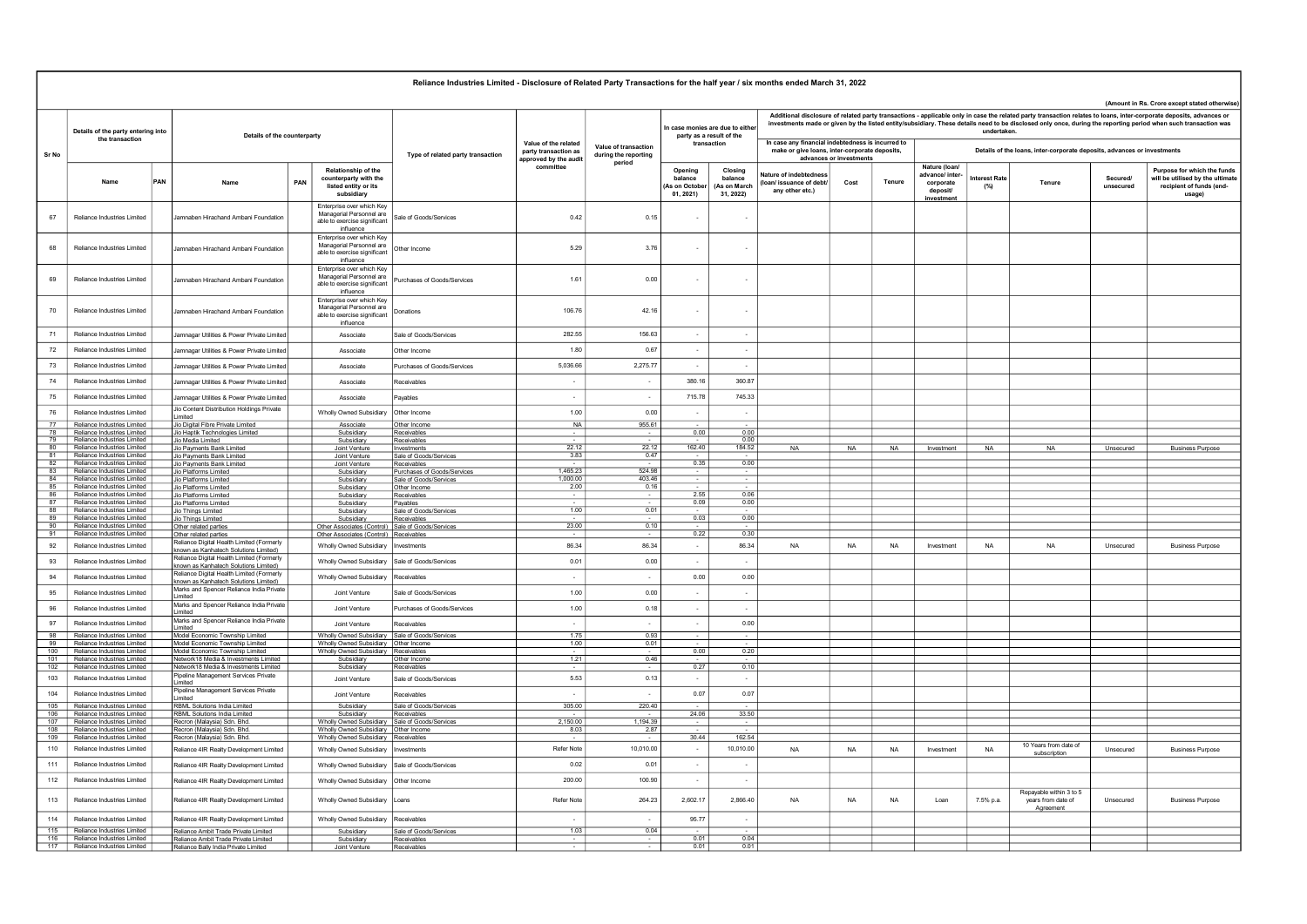## Name PAN Name PAN Relationship of the counterparty with the listed entity or its subsidiary Opening balance ے۔<br>As on Octob 01, 2021) Closing balance (As on March  $31, 2022$ lature of inde (loan/ issuance of debt/ any other etc.) Cost Tenure Nature (loan/ advance/ intercorporate deposit/ investment nterest Rate<br>(%) (%) Tenure Secured/ unsecured Purpose for which the funds will be utilised by the ultimate recipient of funds (endusage) Additional disclosure of related party transactions - applicable only in case the related party transaction relates to loans, inter-corporate deposits, advances or investments made or given by the listed entity/subsidiary. These details need to be disclosed only once, during the reporting period when such transaction was undertaken. In case any financial indebtedness is incurred to make or give loans, inter-corporate deposits, advances or investments Details of the loans, inter-corporate deposits, advances or investments Reliance Industries Limited - Disclosure of Related Party Transactions for the half year / six months ended March 31, 2022 (Amount in Rs. Crore except stated otherwise) Sr No Details of the party entering into of the party entering into<br>
the transaction<br>
the transaction Type of related party transaction Value of the related party transaction as approved by the audit committee Value of transaction during the reporting period n case monies are due to eith party as a result of the transaction 118 Reliance Industries Limited Reliance BP Mobility Limited Subsidiary Sale of Goods/Services 39,076.97 19,326.45 - - 119 Reliance Industries Limited Reliance BP Mobility Limited Nobility Subsidiary Purchases of Goods/Services | 115.74 57.19 - - - - - -120 Reliance Industries Limited Reliance BP Mobility Limited National Subsidiary Other Income NA 127.53 121 Reliance Industries Limited Reliance BP Mobility Limited Subsidiary Receivables - - 443.26 486.43<br>122 Reliance Industries Limited Reliance BP Mobility Limited Subsidiary Payables - - - - - - - - - 443.26 11.09 22.54<br>11 122 Reliance Industries Limited Reliance BP Mobility Limited | | Subsidiary Payables - | - | - 11.09 | 22.54 123 Reliance Industries Limited Reliance Brands Limited Subsidiary Purchases of Goods/Services 9.02 5.68 - - 124 Reliance Industries Limited | Reliance Brands Limited | | Subsidiary | Sale of Goods/Services | 0.09 | 0.03 | - | -125 Reliance Industries Limited Reliance Brands Limited Subsidiary Other Income 1.00 0.04 - - 126 Reliance Industries Limited | Reliance Brands Limited | | Subsidiary Receivables - | - 1.76 | 1.76 0.31 127 Reliance Industries Limited Reliance Brands Limited Subsidiary Subsidiary Reliance Industries Limited Reliance Industries Limited Reliance Brands Limited Subsidiary Payables - - - - 0.00 4.04<br>Reliance Industries Limite 128 Reliance Industries Limited Reliance<br>129 Reliance Industries Limited Reliance المستخدم المستخدم المستخدم المستخدم المستخدم المستخدم المستخدم المستخدم المستخدم المستخدم المستخدم المستخدم ال<br>المستخدم المستخدم المستخدم المستخدم المستخدم المستخدم المستخدم المستخدم المستخدم المستخدم المستخدم المستخدم ال 129 Reliance Industries Limited Reliance Clothing India Private Limited Subsidiary Sale of Goods/Services 0.01 0.00 - - 130 Reliance Industries Limited Reliance Clothing India Private Limited Subsidiary Receivables<br>131 Reliance Industries Limited Reliance Commercial Dealers Limited Wholly Owned Subsidiary Sale of Gods(Services<br>132 Reliance 131 Reliance Industries Limited Reliance Commercial Dealers Limited Wholly Owned Subsidiary Sale of Goods/Services 25.00 6.38 - - 132 Reliance Industries Limited Reliance Commercial Dealers Limited Wholly Owned Subsidiary | Ohmer Incomercial Content<br>133 Reliance Industries Limited Reliance Commercial Dealers Limited Wholly Owned Subsidiary |Purchases 134 Reliance Industries Limited Reliance Commercial Dealers Limited Wholly Owned Subsidiary Receivables - 160.00 2000 80.60<br>135 Reliance Industries Limited Reliance Commercial Dealers Limited - Wholly Owned Subsidiary Reva 135 Reliance Industries Limited [Reliance Commercial Dealers Limited | Wholly Owned Subsidiary Payables | American Dealers | 115.14 220.41<br>136 Reliance Industries Limited Reliance Comtrade Private Limited | Subsidiary | Sa 137 Reliance Industries Limited Reliance Commande Private Limited Subsidiary Relevant Commande Private Limited<br>138 Reliance Industries Limited Reliance Corporate IT Park Limited Wholly Owned Subsidiary Relief Cloods/Servic 138 Reliance Industries Limited Reliance Industries Limited Reliance Corporate Industries Limited Reliance Corporate Industries Limited Wholly Owned Subsidiary Sale of Goods/Services 1.200 - - - - - - - - - - - - - - - - -139 Reliance Industries Limited Reliance Corporate IT Park Limited Wholly Owned Subsidiary Other Income 2012,<br>140 Reliance Industries Limited Reliance Corporate IT Park Limited Wholly Owned Subsidiary Other Income 2,870.9 140 Reliance Industries Limited Reliance Corporate IT Park Limited Wholly Owned Subsidiary Purchases of Goods/Services 2,879.27 1,522.77 - - 141 Reliance Industries Limited Reliance Corporate IT Park Limited Wholly Owned Subsidiary Loans Refer Note (9,382.10) 12,835.94 3,453.84 NA NA NA - - - - - 142 Reliance Industries Limited Reliance Corporate IT Park Limited Wholly Owned Subsidiary Payables - - 101.26 34.41 143 Reliance Industries Limited Reliance Corporate IT Park Limited Wholly Owned Subsidiary Receivables - - - 1,619.<br>144 Reliance Industries Limited Reliance Digital Health USA Inc. - - - - Wholly Owned Subsidiary Purchases 144 Reliance Industries Limited Reliance Digital Health USA Inc. Wholly Owned Subsidiary Purchases of Goods/Services 9.29 5.60 - - 145 Reliance Digital Health USA Inc. Wholly Owned Subsidiary Payables<br>
Reliance Eminent Trading & Commercial 146 Reliance Industries Limited Reliance Emine Private Limited Subsidiary Sale of Goods/Services 0.03 0.07 - - 147 Reliance Industries Limited Reliance Eminent Trading & Commercial<br>Private Limited Reliance Eminent Private Limited Subsidiary Receivables - - 0.04 0.02 148 Reliance Industries Limited Reliance Employees Provident Fund Bombay Post Employment Benefit Purchases of Goods/Services 139.05 350.00 - - 149 Reliance Industries Limited Desiteon Reliance Ethane Pipeline Limited Wholly Owned Subsidiary Sale of Goods/Services 327.31 327.31 142.37 - 142.37<br>150 Reliance Industries Limited Reliance Ethane Pipeline Limited Wholly 150 Reliance Industries Limited (Reliance Ether Plexine March 1999) (Wholly Owned Subsidiary Johnsen Concern 1<br>151 Reliance Industries Limited Reliance Ethane Pueline Limited (Wholly Owned Subsidiary Purchases of Goods/Ser 152 Reliance Industries Limited Reliance Ethane Pipeline Limited Wholly Owned Subsidiary Loans 1,440.00 (105.00) 728.00 623.00 NA NA NA - - - - - 153 Reliance Industries Limited Reliance Ethane Pipeline Limited Wholly Owned Subsidiary Payables - - 65.14 27.14 154 Reliance Industries Limited Reliance Ethane Pipeline Limited Wholly Owned Subsidiary Receivables - - - - - 70.<br>155 Reliance Industries Limited Reliance Europe Limited - - Associate Other Income - - 7.34 - - 7.011 - 7.0 155 Reliance Industries Limited Reliance Europe Limited Associate Other Income<br>156 Reliance Industries Limited Reliance Europe Limited Associate Receivables (Percental Schen and D.01 0.001<br>157 Reliance Industries Limited R 156 Reliance Industries Limited | Reliance Europe Limited | | Associate Receivables - | - - 0.00 | 0.00 0.00 157 Reliance Industries Limited | Reliance Europe Limited | | Associate | Payables - | - 15.34 15.34 7.53 158 Reliance Industries Limited Reliance Foundation Enterprise over which Key Managerial Personnel are able to exercise significant **influence** Other Income 0.21 0.56 - - 159 Reliance Industries Limited Reliance Foundation Enterprise over which Key Managerial Personnel are able to exercise significant influence Purchases of Goods/Services **6.00** 6.00  $\left| \right|$  4.50 160 Reliance Industries Limited Reliance Foundation Enterprise over which Key Managerial Personnel are able to exercise significant influence - المستخدم الكرامي المستخدم المستخدم المستخدم المستخدم المستخدم المستخدم المستخدم المستخدم المستخدم المستخدم ا 161 Reliance Industries Limited Reliance Foundation Institution of Education and Research Enterprise over which Ke Managerial Personnel are able to exercise significant influence Donations 96.00 200.00 - - 162 Reliance Industries Limited Reliance Foundation Youth Sports Enterprise over which Key Managerial Personnel are able to exercise significant influence<br>Subsidiary Donations 22.50 150.00 - - 163 Reliance Industries Limited Reliance GAS Lifestyle India Private المستحدث المستحدث المستحدث المستحدث المستحدث المستحدث المستحدث المستحدث المستحدث المستحدث المستحدث المستحدث ال<br>المستحدث المستحدث المستحدث المستحدث المستحدث المستحدث المستحدث المستحدث المستحدث المستحدث المستحدث المستحدث ال 164 Reliance Industries Limited Reliance Gas Lifestyle India Private Limited Subsidiary Receivables - - 0.01 0.01 165 Reliance Industries Limited Reliance Gas Pipelines Limited Wholly Owned Subsidiary Sale of Goods/Services 12.18 6.10<br>166 Reliance Industries Limited Reliance Gas Pipelines Limited Wholly Owned Subsidiary Dome Income<br>16 166 Reliance Industries Limited Reliance Gas Pipelines Limited | Wholly Owned Subsidiany | Other Income<br>167 Reliance Industries Limited Reliance Gas Pipelines Limited | Wholly Owned Subsidiany | Loans | 1,040.00 | 14.77 | 168 Reliance Industries Limited Reliance Gas Pipelines Limited Wholly Owned Subsidiary Payables - - - - - - 0.000 3.94<br>169 Reliance Industries Limited Reliance Gas Pipelines Limited Wholly Owned Subsidiary Revealvables - -**Reliance Gas Pipelines Limited Communication Receivables - Necessary Receivables** 170 Reliance Industries Limited Reliance Global Energy Services ance Global Energy Services (State of Mindly Owned Subsidiary Sale of Goods/Services 26,329.03 42,389.32 42,389.32 42,389.32 42,389.32 42,389.32 42,389.32 42,389.32 42,389.32 42,389.32 43,329.03 42,389.32 42,389.32 42,389. 171 Reliance Industries Limited Reliance Global Energy<br>
Singapore) Pte. Ltd. (Singapore) Pte. Ltd. Wholly Owned Subsidiary Other Income 1.01 1.26 - - 172 Reliance Industries Limited Reliance Global Energy Services ance Global Energy Services (Wholly Owned Subsidiary Purchases of Goods/Services 205.32 286.24 286.24 286.24 305.32 286.24 286.24 286.24 286.24 286.24 286.24 286.24 286.24 286.24 286.24 286.24 286.24 286.24 286.24 286.24 2 173 Reliance Industries Limited Reliance Global Energy Reliance Industries Limited (Singapore) Pte. Ltd. Wholly Owned Subsidiary Receivables - - 650.03 3,074.19 174 Reliance Industries Limited Reliance Global Energy<br>
(Singapore) Pte. Ltd. (Singapore) Payables - - - 0.38 1.70 Molly Owned Subsidiary Payables - - 0.38 1.70 175 Reliance Industries Limited Reliance Global Energy Services Limited Wholly Owned Subsidiary Other Income 0.02 1.03 1.03 0.02 - -176 Reliance Industries Limited Reliance Industrial Infrastructure Limited Associate Other Income 0.01 0.00<br>1777 Reliance Industries Limited Reliance Industrial Infrastructure Limited Associate Purchases of Goods/Services 177 Reliance Industries Limited Reliance Industrial Infrastructure Limited Associate Purchases of Goods/Services 83.78 36.14 - - 178 Reliance Industries Limited Reliance Industrial Infrastructure Limited Associate Receivables - - 0.01 0.01 179 Reliance Industries Limited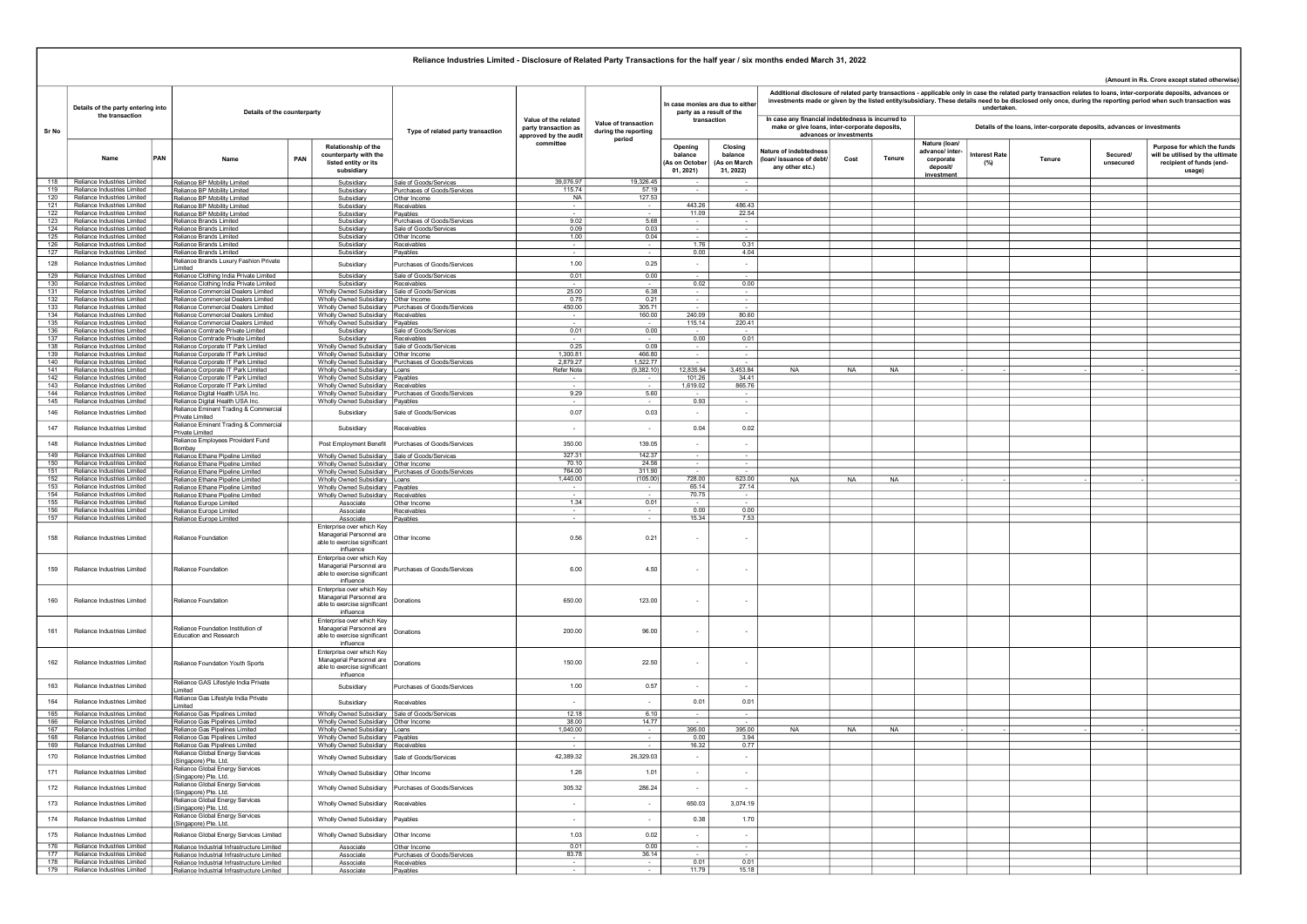|               |                                                            |     |                                                                                                     |     |                                                                                          | Reliance Industries Limited - Disclosure of Related Party Transactions for the half year / six months ended March 31, 2022 |                                                                       |                                              |                                                              |                                                 |                                                                                                                                                                                                                                                                                                                                                                                                           |           |           |                                                                         |                            |           |                      | (Amount in Rs. Crore except stated otherwise)                                                         |  |  |  |
|---------------|------------------------------------------------------------|-----|-----------------------------------------------------------------------------------------------------|-----|------------------------------------------------------------------------------------------|----------------------------------------------------------------------------------------------------------------------------|-----------------------------------------------------------------------|----------------------------------------------|--------------------------------------------------------------|-------------------------------------------------|-----------------------------------------------------------------------------------------------------------------------------------------------------------------------------------------------------------------------------------------------------------------------------------------------------------------------------------------------------------------------------------------------------------|-----------|-----------|-------------------------------------------------------------------------|----------------------------|-----------|----------------------|-------------------------------------------------------------------------------------------------------|--|--|--|
|               | Details of the party entering into<br>the transaction      |     | Details of the counterparty                                                                         |     |                                                                                          |                                                                                                                            |                                                                       |                                              | In case monies are due to either<br>party as a result of the |                                                 | Additional disclosure of related party transactions - applicable only in case the related party transaction relates to loans, inter-corporate deposits, advances or<br>investments made or given by the listed entity/subsidiary. These details need to be disclosed only once, during the reporting period when such transaction was<br>undertaken.<br>In case any financial indebtedness is incurred to |           |           |                                                                         |                            |           |                      |                                                                                                       |  |  |  |
| Sr No         |                                                            |     |                                                                                                     |     |                                                                                          | Type of related party transaction                                                                                          | Value of the related<br>party transaction as<br>approved by the audit | Value of transaction<br>during the reporting | transaction                                                  |                                                 | make or give loans, inter-corporate deposits.<br>advances or investments                                                                                                                                                                                                                                                                                                                                  |           |           | Details of the loans, inter-corporate deposits, advances or investments |                            |           |                      |                                                                                                       |  |  |  |
|               | Name                                                       | PAN |                                                                                                     | PAN | Relationship of the<br>counterparty with the<br>listed entity or its<br>subsidiary       |                                                                                                                            | committee                                                             | period                                       | Opening<br>balance<br>As on Octobe<br>01.2021                | Closing<br>balance<br>(As on March<br>31, 2022) | <b>lature of indebtednes</b><br>pan/ issuance of debt<br>any other etc.)                                                                                                                                                                                                                                                                                                                                  | Cost      | Tenure    | Nature (loan/<br>advance/ inter<br>corporate<br>deposit<br>investmen    | <b>tterest Rate</b><br>(%) | Tenure    | Secured<br>unsecured | Purpose for which the funds<br>will be utilised by the ultimate<br>recipient of funds (end-<br>usage) |  |  |  |
| 180           | Reliance Industries Limited                                |     | Reliance Industrial Investments and<br><b>Holdings Limited</b>                                      |     | Wholly Owned Subsidiary                                                                  | Sale of Goods/Services                                                                                                     | 1 100 00                                                              | 584 80                                       |                                                              | $\sim$                                          |                                                                                                                                                                                                                                                                                                                                                                                                           |           |           |                                                                         |                            |           |                      |                                                                                                       |  |  |  |
| 181           | Reliance Industries Limited                                |     | Reliance Industrial Investments and<br><b>Holdings Limited</b>                                      |     | Wholly Owned Subsidiary                                                                  | Other Income                                                                                                               | N/                                                                    | 28.35                                        | $\sim$                                                       | - 1                                             |                                                                                                                                                                                                                                                                                                                                                                                                           |           |           |                                                                         |                            |           |                      |                                                                                                       |  |  |  |
| 182           | Reliance Industries Limited                                |     | Reliance Industrial Investments and<br><b>Holdings Limited</b>                                      |     | Wholly Owned Subsidiary                                                                  | Loans                                                                                                                      | Refer Note                                                            | (6,963.07)                                   | 14,111.06                                                    | 7,147.99                                        | <b>NA</b>                                                                                                                                                                                                                                                                                                                                                                                                 | <b>NA</b> | <b>NA</b> |                                                                         |                            |           |                      |                                                                                                       |  |  |  |
| 183           | Reliance Industries Limited                                |     | Reliance Industrial Investments and<br><b>Holdings Limited</b>                                      |     | Wholly Owned Subsidiary                                                                  | Pavables                                                                                                                   | $\sim$                                                                | $\sim$                                       | 0.00                                                         | 0.00                                            |                                                                                                                                                                                                                                                                                                                                                                                                           |           |           |                                                                         |                            |           |                      |                                                                                                       |  |  |  |
| 184           | Reliance Industries Limited                                |     | Reliance Industrial Investments and<br><b>Holdings Limited</b>                                      |     | Wholly Owned Subsidiary                                                                  | Receivables                                                                                                                | $\sim$                                                                | $\sim$                                       | 494.62                                                       | 971.47                                          |                                                                                                                                                                                                                                                                                                                                                                                                           |           |           |                                                                         |                            |           |                      |                                                                                                       |  |  |  |
| 185           | Reliance Industries Limited                                |     | Reliance Industries (Middle East) DMCC                                                              |     | Wholly Owned Subsidiary Sale of Goods/Services                                           |                                                                                                                            | 450.00                                                                | 406.42                                       |                                                              |                                                 |                                                                                                                                                                                                                                                                                                                                                                                                           |           |           |                                                                         |                            |           |                      |                                                                                                       |  |  |  |
| 186           | Reliance Industries Limited                                |     | Reliance Industries (Middle East) DMCC                                                              |     | Wholly Owned Subsidiary Other Income                                                     |                                                                                                                            | 0.62                                                                  | 0.23                                         |                                                              | $\sim$                                          |                                                                                                                                                                                                                                                                                                                                                                                                           |           |           |                                                                         |                            |           |                      |                                                                                                       |  |  |  |
| 187<br>188    | Reliance Industries Limited<br>Reliance Industries Limited |     | Reliance Industries (Middle East) DMCC<br>Reliance Industries (Middle East) DMCC                    |     | Wholly Owned Subsidiary   Payables                                                       | Wholly Owned Subsidiary Purchases of Goods/Services                                                                        | 1,809.08                                                              | 697.25                                       | 52.11                                                        | 93.90                                           |                                                                                                                                                                                                                                                                                                                                                                                                           |           |           |                                                                         |                            |           |                      |                                                                                                       |  |  |  |
| 189           | Reliance Industries Limited                                |     | Reliance Industries (Middle East) DMCC                                                              |     | Wholly Owned Subsidiary   Investments (Refer Note)                                       |                                                                                                                            | 3,789.63                                                              | 1,206.98                                     | 160.51                                                       | 1.367.49                                        | <b>NA</b>                                                                                                                                                                                                                                                                                                                                                                                                 | NA        | <b>NA</b> | Investment                                                              | <b>NA</b>                  | <b>NA</b> | Unsecured            | <b>Business Purpose</b>                                                                               |  |  |  |
| 190<br>191    | Reliance Industries Limited<br>Reliance Industries Limited |     | Reliance Industries (Middle East) DMCC<br>Reliance Industries Limited Staff                         |     | Wholly Owned Subsidiary   Investments                                                    |                                                                                                                            | N <sub>A</sub><br>19.98                                               | 993.80<br>9.87                               | 993.80<br>$\sim$                                             | $\sim$<br>$\sim$                                | <b>NA</b>                                                                                                                                                                                                                                                                                                                                                                                                 | <b>NA</b> | NA        |                                                                         |                            |           |                      |                                                                                                       |  |  |  |
|               |                                                            |     | superannuation scheme<br>Reliance Innovative Building Solutions                                     |     |                                                                                          | Post Employment Benefit   Purchases of Goods/Services                                                                      |                                                                       |                                              |                                                              |                                                 |                                                                                                                                                                                                                                                                                                                                                                                                           |           |           |                                                                         |                            |           |                      |                                                                                                       |  |  |  |
| 192           | Reliance Industries Limited                                |     | Limited<br>Reliance Innovative Building Solutions                                                   |     | Wholly Owned Subsidiary Sale of Goods/Services                                           |                                                                                                                            | 0.01                                                                  | 0.01                                         |                                                              | $\sim$                                          |                                                                                                                                                                                                                                                                                                                                                                                                           |           |           |                                                                         |                            |           |                      |                                                                                                       |  |  |  |
| 193           | Reliance Industries Limited                                |     | Limited                                                                                             |     | Wholly Owned Subsidiary Receivables                                                      |                                                                                                                            | $\overline{\phantom{a}}$                                              | $\sim$                                       | 0.02                                                         | 0.02                                            |                                                                                                                                                                                                                                                                                                                                                                                                           |           |           |                                                                         |                            |           |                      |                                                                                                       |  |  |  |
| 194           | Reliance Industries Limited                                |     | Reliance International Limited                                                                      |     | Wholly Owned Subsidiary   Investments                                                    |                                                                                                                            | 189.48                                                                | 189 12                                       |                                                              | 189.12                                          | <b>NA</b>                                                                                                                                                                                                                                                                                                                                                                                                 | <b>NA</b> | <b>NA</b> | Investment                                                              | <b>NA</b>                  | <b>NA</b> | Unsecured            | <b>Business Purpose</b>                                                                               |  |  |  |
| 195<br>196    | Reliance Industries Limited<br>Reliance Industries Limited |     | Reliance International Limited<br>Reliance International Limited                                    |     | Wholly Owned Subsidiary Sale of Goods/Services<br>Wholly Owned Subsidiary   Other Income |                                                                                                                            | 39,500.00<br>3.00                                                     | 27,215.03<br>1.57                            |                                                              | $\sim$                                          |                                                                                                                                                                                                                                                                                                                                                                                                           |           |           |                                                                         |                            |           |                      |                                                                                                       |  |  |  |
| 197           | Reliance Industries Limited                                |     | Reliance International Limited                                                                      |     | Wholly Owned Subsidiary                                                                  | Purchases of Goods/Services                                                                                                | 44,500.00                                                             | 1,907.93                                     |                                                              |                                                 |                                                                                                                                                                                                                                                                                                                                                                                                           |           |           |                                                                         |                            |           |                      |                                                                                                       |  |  |  |
| 198           | Reliance Industries Limited                                |     | Reliance International Limited                                                                      |     | Wholly Owned Subsidiary Receivables                                                      |                                                                                                                            |                                                                       | $\sim$                                       |                                                              | 2,669.12                                        |                                                                                                                                                                                                                                                                                                                                                                                                           |           |           |                                                                         |                            |           |                      |                                                                                                       |  |  |  |
| 199<br>200    | Reliance Industries Limited<br>Reliance Industries Limited |     | Reliance International Limited<br>Reliance Jio Infocomm Limited                                     |     | Wholly Owned Subsidiary   Payables<br>Subsidiary                                         | Sale of Goods/Services                                                                                                     | 152.00                                                                | 0.79                                         |                                                              | 811.96                                          |                                                                                                                                                                                                                                                                                                                                                                                                           |           |           |                                                                         |                            |           |                      |                                                                                                       |  |  |  |
| 201           | Reliance Industries Limited                                |     | Reliance Jio Infocomm Limited                                                                       |     | Subsidiary                                                                               | Other Income                                                                                                               | 29.69                                                                 | 6.70                                         |                                                              | $\sim$                                          |                                                                                                                                                                                                                                                                                                                                                                                                           |           |           |                                                                         |                            |           |                      |                                                                                                       |  |  |  |
| 202           | Reliance Industries Limited                                |     | Reliance Jio Infocomm Limited                                                                       |     | Subsidiary                                                                               | Purchases of Goods/Services                                                                                                | 50.65                                                                 | 22.46                                        |                                                              |                                                 |                                                                                                                                                                                                                                                                                                                                                                                                           |           |           |                                                                         |                            |           |                      |                                                                                                       |  |  |  |
| $-203$<br>204 | Reliance Industries Limited<br>Reliance Industries Limited |     | Reliance Jio Infocomm Limited                                                                       |     | Subsidiary                                                                               | Receivables                                                                                                                | $\overline{\phantom{a}}$                                              |                                              | 3.21<br>6.77                                                 | 1.62<br>4.75                                    |                                                                                                                                                                                                                                                                                                                                                                                                           |           |           |                                                                         |                            |           |                      |                                                                                                       |  |  |  |
| 205           | Reliance Industries Limited                                |     | Reliance Jio Infocomm Limited<br>Reliance Jio Media Limited                                         |     | Subsidiary<br>Wholly Owned Subsidiary                                                    | Payables<br>Receivables                                                                                                    |                                                                       |                                              | 0.01                                                         | 0.00                                            |                                                                                                                                                                                                                                                                                                                                                                                                           |           |           |                                                                         |                            |           |                      |                                                                                                       |  |  |  |
| 206           | Reliance Industries Limited                                |     | Reliance Jio Messaging Services Limited                                                             |     | Wholly Owned Subsidiary                                                                  | Receivables                                                                                                                | $\sim$                                                                | $\sim$                                       | 0.00                                                         | 0.00                                            |                                                                                                                                                                                                                                                                                                                                                                                                           |           |           |                                                                         |                            |           |                      |                                                                                                       |  |  |  |
| 207           | Reliance Industries Limited                                |     | Reliance Lifestyle Holdings Limited                                                                 |     | Subsidiary                                                                               | Receivables                                                                                                                | $\overline{\phantom{a}}$                                              | $\sim$                                       | 0.01                                                         | 0.01                                            |                                                                                                                                                                                                                                                                                                                                                                                                           |           |           |                                                                         |                            |           |                      |                                                                                                       |  |  |  |
| 208           | Reliance Industries Limited                                |     | Reliance Lifestyle Products Private Limited                                                         |     | Subsidian                                                                                | Purchases of Goods/Services                                                                                                | 4.00                                                                  | 1.38                                         | $\sim$                                                       | $\sim$                                          |                                                                                                                                                                                                                                                                                                                                                                                                           |           |           |                                                                         |                            |           |                      |                                                                                                       |  |  |  |
| 209           | Reliance Industries Limited                                |     | Reliance Lifestyle Products Private Limited                                                         |     | Subsidiary                                                                               | Receivables                                                                                                                | $\overline{\phantom{a}}$                                              | $\sim$                                       | $\sim$                                                       | 0.00                                            |                                                                                                                                                                                                                                                                                                                                                                                                           |           |           |                                                                         |                            |           |                      |                                                                                                       |  |  |  |
| 210           | Reliance Industries Limited                                |     | Reliance Lifestyle Products Private Limited                                                         |     | Subsidiary                                                                               | Payables                                                                                                                   | ×,                                                                    | $\overline{\phantom{a}}$                     | 0.00                                                         | 0.00                                            |                                                                                                                                                                                                                                                                                                                                                                                                           |           |           |                                                                         |                            |           |                      |                                                                                                       |  |  |  |
| 211           | Reliance Industries Limited                                |     | Reliance Marcellus LLC                                                                              |     | Wholly Owned Subsidiary Sale of Goods/Services                                           |                                                                                                                            | 3.11                                                                  | 0.70                                         |                                                              |                                                 |                                                                                                                                                                                                                                                                                                                                                                                                           |           |           |                                                                         |                            |           |                      |                                                                                                       |  |  |  |
| 212           | Reliance Industries Limited                                |     | Reliance New Energy Limited (Formerly<br>known as Reliance New Energy Solar                         |     | <b>Wholly Owned Subsidiary</b>                                                           | Investments                                                                                                                | 15,000.00                                                             | 5,148.99                                     | 400.01                                                       | 5,549.00                                        | <b>NA</b>                                                                                                                                                                                                                                                                                                                                                                                                 | <b>NA</b> | <b>NA</b> | Investment                                                              | <b>NA</b>                  | <b>NA</b> | Unsecured            | <b>Business Purpose</b>                                                                               |  |  |  |
| 213           | Reliance Industries Limited                                |     | Limited)<br>Reliance New Energy Limited (Formerly<br>known as Reliance New Energy Solar<br>Limited) |     | <b>Wholly Owned Subsidiary</b>                                                           | Sale of Goods/Services                                                                                                     | 1.00                                                                  | 0.01                                         |                                                              |                                                 |                                                                                                                                                                                                                                                                                                                                                                                                           |           |           |                                                                         |                            |           |                      |                                                                                                       |  |  |  |
| 214           | Reliance Industries Limited                                |     | Reliance New Energy Limited (Formerly<br>known as Reliance New Energy Solar<br>Limited)             |     | Wholly Owned Subsidiary Other Income                                                     |                                                                                                                            | N                                                                     | 27.48                                        |                                                              |                                                 |                                                                                                                                                                                                                                                                                                                                                                                                           |           |           |                                                                         |                            |           |                      |                                                                                                       |  |  |  |
| 215           | Reliance Industries Limited                                |     | Reliance New Energy Limited (Formerly<br>known as Reliance New Energy Solar<br>I imited)            |     | Wholly Owned Subsidiary                                                                  | Receivables                                                                                                                | $\sim$                                                                | $\overline{a}$                               |                                                              | 0.01                                            |                                                                                                                                                                                                                                                                                                                                                                                                           |           |           |                                                                         |                            |           |                      |                                                                                                       |  |  |  |
| 216           | Reliance Industries Limited                                |     | Reliance New Energy Limited (Formerly<br>known as Reliance New Energy Solar<br>Limited)             |     | Wholly Owned Subsidiary                                                                  | Payables                                                                                                                   | 50.00                                                                 | $\overline{a}$                               | 24.00                                                        | 24.00                                           |                                                                                                                                                                                                                                                                                                                                                                                                           |           |           |                                                                         |                            |           |                      |                                                                                                       |  |  |  |
| 217<br>218    | Reliance Industries Limited<br>Reliance Industries Limited |     | Reliance New Solar Energy Limited<br>Reliance New Solar Energy Limited                              |     | Wholly Owned Subsidiary   Investments<br>Wholly Owned Subsidiary Sale of Goods/Services  |                                                                                                                            | 0.01<br>1.00                                                          | 0.01<br>0.01                                 | 0.01                                                         |                                                 | <b>NA</b>                                                                                                                                                                                                                                                                                                                                                                                                 | <b>NA</b> | <b>NA</b> |                                                                         |                            |           |                      |                                                                                                       |  |  |  |
| 219           | Reliance Industries Limited                                |     | Reliance New Solar Energy Limited                                                                   |     | Wholly Owned Subsidiary Receivables                                                      |                                                                                                                            |                                                                       |                                              |                                                              | 0.01                                            |                                                                                                                                                                                                                                                                                                                                                                                                           |           |           |                                                                         |                            |           |                      |                                                                                                       |  |  |  |
| 220           | Reliance Industries Limited                                |     | Reliance O2C Limited                                                                                |     | Wholly Owned Subsidiary Sale of Goods/Services                                           |                                                                                                                            | 7,958.21                                                              | 1,626.81<br>3,014.80                         |                                                              | $\sim$                                          |                                                                                                                                                                                                                                                                                                                                                                                                           |           |           |                                                                         |                            |           |                      |                                                                                                       |  |  |  |
| 221<br>- 222  | Reliance Industries Limited<br>Reliance Industries Limited |     | l Reliance O2C Limited<br>Reliance O2C Limited                                                      |     | Wholly Owned Subsidiary Receivables                                                      | Wholly Owned Subsidiary Purchases of Goods/Services                                                                        | $\sim$                                                                | $\sim$                                       | 109.95                                                       | 177 71                                          |                                                                                                                                                                                                                                                                                                                                                                                                           |           |           |                                                                         |                            |           |                      |                                                                                                       |  |  |  |
| 223           | Reliance Industries Limited                                |     | Reliance O2C Limited                                                                                |     | Wholly Owned Subsidiary Payables                                                         |                                                                                                                            | $\sim$                                                                | $\sim$                                       | 166.43                                                       | 268.40                                          |                                                                                                                                                                                                                                                                                                                                                                                                           |           |           |                                                                         |                            |           |                      |                                                                                                       |  |  |  |
| 224           | Reliance Industries Limited                                |     | Reliance Paul & Shark Fashions Private<br>imited                                                    |     | Joint Venture                                                                            | Receivables                                                                                                                | ÷.                                                                    | $\sim$                                       | $\sim$                                                       | 0.00                                            |                                                                                                                                                                                                                                                                                                                                                                                                           |           |           |                                                                         |                            |           |                      |                                                                                                       |  |  |  |
| 225           | Reliance Industries Limited                                |     | Reliance Payment Solutions Limited                                                                  |     | Wholly Owned Subsidiary Sale of Goods/Services                                           |                                                                                                                            | 1.00                                                                  | 0.01                                         |                                                              |                                                 |                                                                                                                                                                                                                                                                                                                                                                                                           |           |           |                                                                         |                            |           |                      |                                                                                                       |  |  |  |
| 226<br>227    | Reliance Industries Limited<br>Reliance Industries Limited |     | Reliance Payment Solutions Limited<br>Reliance Petro Marketing Limited                              |     | Wholly Owned Subsidiary<br>Subsidiary                                                    | Receivables<br>Sale of Goods/Services                                                                                      | 701.87                                                                | 307.21                                       | 0.01                                                         |                                                 |                                                                                                                                                                                                                                                                                                                                                                                                           |           |           |                                                                         |                            |           |                      |                                                                                                       |  |  |  |
| 228           | Reliance Industries Limited                                |     | Reliance Petro Marketing Limited                                                                    |     | Subsidiary                                                                               | Receivables                                                                                                                |                                                                       | $\sim$                                       | 1.69                                                         | 509                                             |                                                                                                                                                                                                                                                                                                                                                                                                           |           |           |                                                                         |                            |           |                      |                                                                                                       |  |  |  |
| 229           | Reliance Industries Limited                                |     | Reliance Petro Marketing Limited                                                                    |     | Subsidiary                                                                               | Payables                                                                                                                   |                                                                       |                                              | 0.05                                                         | 0.05                                            |                                                                                                                                                                                                                                                                                                                                                                                                           |           |           |                                                                         |                            |           |                      |                                                                                                       |  |  |  |
| 230           | Reliance Industries Limited                                |     | Reliance Progressive Traders Private<br>Limited                                                     |     | Subsidiary                                                                               | Sale of Goods/Services                                                                                                     | 0.07                                                                  | 0.02                                         | $\sim$                                                       | $\sim$                                          |                                                                                                                                                                                                                                                                                                                                                                                                           |           |           |                                                                         |                            |           |                      |                                                                                                       |  |  |  |
| 231           | Reliance Industries Limited                                |     | Reliance Progressive Traders Private<br>Limited                                                     |     | Subsidian                                                                                | Purchases of Goods/Services                                                                                                | 0.05                                                                  | 0.00                                         | $\sim$                                                       | $\sim$                                          |                                                                                                                                                                                                                                                                                                                                                                                                           |           |           |                                                                         |                            |           |                      |                                                                                                       |  |  |  |
| 232           | Reliance Industries Limited                                |     | Reliance Progressive Traders Private<br>imited                                                      |     | Subsidiary                                                                               | Receivables                                                                                                                | $\sim$                                                                | $\cdot$                                      | 0.03                                                         | 0.01                                            |                                                                                                                                                                                                                                                                                                                                                                                                           |           |           |                                                                         |                            |           |                      |                                                                                                       |  |  |  |
| 233           | Reliance Industries Limited                                |     | Reliance Progressive Traders Private<br>Limited                                                     |     | Subsidiary                                                                               | Payables                                                                                                                   | $\overline{\phantom{a}}$                                              | $\overline{\phantom{a}}$                     | 0.01                                                         | 0.01                                            |                                                                                                                                                                                                                                                                                                                                                                                                           |           |           |                                                                         |                            |           |                      |                                                                                                       |  |  |  |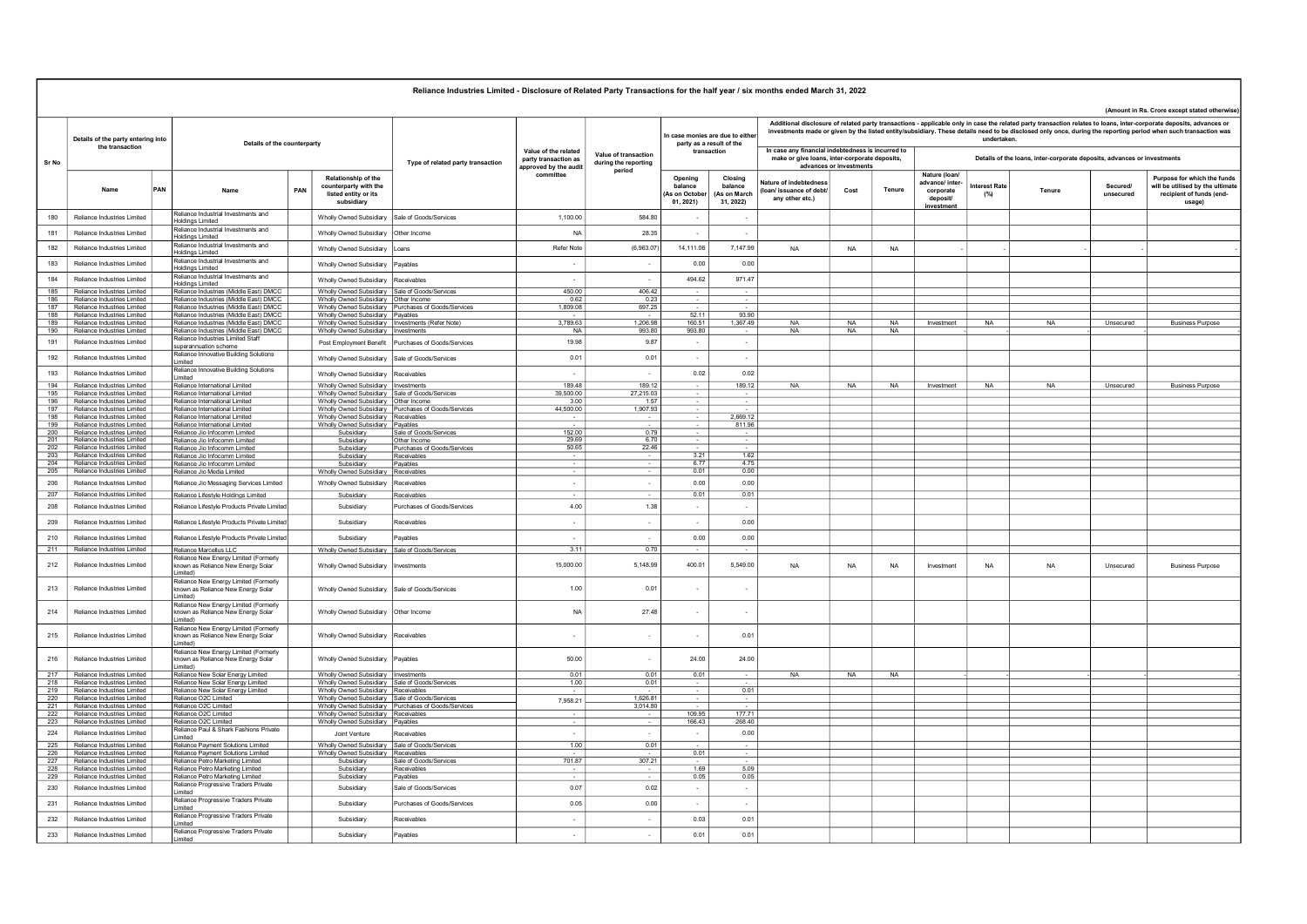|            |                                                                |     |                                                                              |     |                                                                                            | Reliance Industries Limited - Disclosure of Related Party Transactions for the half year / six months ended March 31, 2022 |                                                                       |                                              |                                                              |                                                |                                                                                                                                                                                                                                                                                                                                                                                                      |           |           |                                                                         |                    |                                                            |                      |                                                                                                       |  |  |  |  |
|------------|----------------------------------------------------------------|-----|------------------------------------------------------------------------------|-----|--------------------------------------------------------------------------------------------|----------------------------------------------------------------------------------------------------------------------------|-----------------------------------------------------------------------|----------------------------------------------|--------------------------------------------------------------|------------------------------------------------|------------------------------------------------------------------------------------------------------------------------------------------------------------------------------------------------------------------------------------------------------------------------------------------------------------------------------------------------------------------------------------------------------|-----------|-----------|-------------------------------------------------------------------------|--------------------|------------------------------------------------------------|----------------------|-------------------------------------------------------------------------------------------------------|--|--|--|--|
|            | Details of the party entering into                             |     |                                                                              |     |                                                                                            |                                                                                                                            |                                                                       |                                              | In case monies are due to either<br>party as a result of the |                                                | (Amount in Rs. Crore except stated otherwis-<br>Additional disclosure of related party transactions - applicable only in case the related party transaction relates to loans, inter-corporate deposits, advances or<br>investments made or given by the listed entity/subsidiary. These details need to be disclosed only once, during the reporting period when such transaction was<br>undertaken. |           |           |                                                                         |                    |                                                            |                      |                                                                                                       |  |  |  |  |
| Sr No      | the transaction                                                |     | Details of the counterparty                                                  |     |                                                                                            | Type of related party transaction                                                                                          | Value of the related<br>party transaction as<br>approved by the audit | Value of transaction<br>during the reporting | transaction                                                  |                                                | In case any financial indebtedness is incurred to<br>make or give loans, inter-corporate deposits,<br>advances or investments                                                                                                                                                                                                                                                                        |           |           | Details of the loans, inter-corporate deposits, advances or investments |                    |                                                            |                      |                                                                                                       |  |  |  |  |
|            | Name                                                           | PAN | Name                                                                         | PAN | Relationship of the<br>counterparty with the<br>listed entity or its<br>subsidiary         |                                                                                                                            | committe                                                              | period                                       | Opening<br>balance<br>As on Octob<br>01, 2021)               | Closing<br>balance<br>As on March<br>31, 2022) | ature of indebtednes<br>an/ issuance of debt/<br>any other etc.)                                                                                                                                                                                                                                                                                                                                     | Cost      | Tenure    | Nature (loan/<br>advance/ inter<br>corporate<br>deposit/<br>investment  | terest Rate<br>(%) | Tenure                                                     | Secured<br>unsecured | Purpose for which the funds<br>will be utilised by the ultimate<br>recipient of funds (end-<br>usage) |  |  |  |  |
| 234        | Reliance Industries Limited                                    |     | Reliance Projects & Property Managemen<br>Services Limited                   |     | Wholly Owned Subsidiary                                                                    | Purchases of Goods/Services                                                                                                | 363.00                                                                | 147.85                                       |                                                              |                                                |                                                                                                                                                                                                                                                                                                                                                                                                      |           |           |                                                                         |                    |                                                            |                      |                                                                                                       |  |  |  |  |
| 235        | Reliance Industries Limited                                    |     | Reliance Projects & Property Management<br>Services Limited                  |     | Wholly Owned Subsidiary                                                                    | nvestments                                                                                                                 | Refer Note                                                            | 19,999.98                                    | $\sim$                                                       | 19,999.98                                      | <b>NA</b>                                                                                                                                                                                                                                                                                                                                                                                            | <b>NA</b> | <b>NA</b> | Investment                                                              | 0.01% p.a.         | 10 Years from date of<br>subscription                      | Unsecured            | <b>Business Purpose</b>                                                                               |  |  |  |  |
| 236        | Reliance Industries Limited                                    |     | Reliance Projects & Property Management                                      |     | <b>Wholly Owned Subsidiary</b>                                                             | Sale of Goods/Services                                                                                                     | 729.00                                                                | 204.49                                       | $\sim$                                                       | $\sim$                                         |                                                                                                                                                                                                                                                                                                                                                                                                      |           |           |                                                                         |                    |                                                            |                      |                                                                                                       |  |  |  |  |
| 237        | Reliance Industries Limited                                    |     | Services Limited<br>Reliance Projects & Property Managemen                   |     | <b>Wholly Owned Subsidiary</b>                                                             | Other Income                                                                                                               | 2,670.00                                                              | 1,218.10                                     | $\sim$                                                       | $\sim$                                         |                                                                                                                                                                                                                                                                                                                                                                                                      |           |           |                                                                         |                    |                                                            |                      |                                                                                                       |  |  |  |  |
| 238        | Reliance Industries Limited                                    |     | Services Limited<br>Reliance Projects & Property Management                  |     | Wholly Owned Subsidiary                                                                    | I gans                                                                                                                     | Refer Note                                                            | (9,778.00)                                   | 30 353 71                                                    | 20 575 71                                      | <b>NA</b>                                                                                                                                                                                                                                                                                                                                                                                            | <b>NA</b> | <b>NA</b> |                                                                         |                    |                                                            |                      |                                                                                                       |  |  |  |  |
|            |                                                                |     | Services Limited<br>Reliance Projects & Property Management                  |     |                                                                                            |                                                                                                                            |                                                                       |                                              |                                                              |                                                |                                                                                                                                                                                                                                                                                                                                                                                                      |           |           |                                                                         |                    |                                                            |                      |                                                                                                       |  |  |  |  |
| 239        | Reliance Industries Limited                                    |     | Services Limited<br>Reliance Projects & Property Management                  |     | Wholly Owned Subsidiary                                                                    | Payables                                                                                                                   | $\sim$                                                                | $\overline{\phantom{a}}$                     | 530.88                                                       | 524.54                                         |                                                                                                                                                                                                                                                                                                                                                                                                      |           |           |                                                                         |                    |                                                            |                      |                                                                                                       |  |  |  |  |
| 240        | Reliance Industries Limited                                    |     | Services Limited                                                             |     | Wholly Owned Subsidiary                                                                    | Receivables                                                                                                                | $\sim$                                                                | $\sim$                                       | 13,226.23                                                    | 14,138.20                                      |                                                                                                                                                                                                                                                                                                                                                                                                      |           |           |                                                                         |                    |                                                            |                      |                                                                                                       |  |  |  |  |
| 241        | Reliance Industries Limited                                    |     | Reliance Prolific Commercial Private<br>Limited                              |     | Subsidiary                                                                                 | Sale of Goods/Services                                                                                                     | 1.03                                                                  | 0.04                                         | $\sim$                                                       | $\sim$                                         |                                                                                                                                                                                                                                                                                                                                                                                                      |           |           |                                                                         |                    |                                                            |                      |                                                                                                       |  |  |  |  |
| 242        | Reliance Industries Limited                                    |     | Reliance Prolific Commercial Private<br>imited                               |     | Subsidiary                                                                                 | Receivables                                                                                                                | $\overline{\phantom{a}}$                                              | $\sim$                                       | 0.01                                                         | 0.04                                           |                                                                                                                                                                                                                                                                                                                                                                                                      |           |           |                                                                         |                    |                                                            |                      |                                                                                                       |  |  |  |  |
| 243        | Reliance Industries Limited                                    |     | Reliance Prolific Traders Private Limited                                    |     | Wholly Owned Subsidiary Sale of Goods/Services                                             |                                                                                                                            | 0.07                                                                  | 0.04                                         |                                                              |                                                |                                                                                                                                                                                                                                                                                                                                                                                                      |           |           |                                                                         |                    |                                                            |                      |                                                                                                       |  |  |  |  |
| 244<br>245 | Reliance Industries Limited<br>Reliance Industries Limited     |     | Reliance Prolific Traders Private Limited<br>Reliance Retail Finance Limited |     | Wholly Owned Subsidiary Receivables<br>Wholly Owned Subsidiary Sale of Goods/Services      |                                                                                                                            | 6.03                                                                  | 0.05                                         | 0.51                                                         | 0.52<br>$\sim$                                 |                                                                                                                                                                                                                                                                                                                                                                                                      |           |           |                                                                         |                    |                                                            |                      |                                                                                                       |  |  |  |  |
| 246        | Reliance Industries Limited                                    |     | Reliance Retail Finance Limited                                              |     | Wholly Owned Subsidiary Receivables                                                        |                                                                                                                            |                                                                       |                                              | 0.03                                                         |                                                |                                                                                                                                                                                                                                                                                                                                                                                                      |           |           |                                                                         |                    |                                                            |                      |                                                                                                       |  |  |  |  |
| 247        | Reliance Industries Limited                                    |     | Reliance Retail Insurance Broking Limited                                    |     | Wholly Owned Subsidiary                                                                    | Sale of Goods/Services                                                                                                     | 1.02                                                                  | 0.01                                         | $\sim$                                                       | $\sim$                                         |                                                                                                                                                                                                                                                                                                                                                                                                      |           |           |                                                                         |                    |                                                            |                      |                                                                                                       |  |  |  |  |
| 248        | Reliance Industries Limited                                    |     | Reliance Retail Insurance Broking Limited                                    |     | <b>Wholly Owned Subsidiary</b>                                                             | Receivables                                                                                                                | $\sim$                                                                | $\sim$                                       | 0.07                                                         | 0.01                                           |                                                                                                                                                                                                                                                                                                                                                                                                      |           |           |                                                                         |                    |                                                            |                      |                                                                                                       |  |  |  |  |
| 249        | Reliance Industries Limited                                    |     | Reliance Retail Limited                                                      |     | Subsidiary                                                                                 | Sale of Goods/Services                                                                                                     | 47 10                                                                 | 748                                          |                                                              |                                                |                                                                                                                                                                                                                                                                                                                                                                                                      |           |           |                                                                         |                    |                                                            |                      |                                                                                                       |  |  |  |  |
| 250<br>251 | Reliance Industries Limited<br>Reliance Industries Limited     |     | Reliance Retail Limited                                                      |     | Subsidiary                                                                                 | Other Income                                                                                                               | 6.10                                                                  | 1.56                                         |                                                              |                                                |                                                                                                                                                                                                                                                                                                                                                                                                      |           |           |                                                                         |                    |                                                            |                      |                                                                                                       |  |  |  |  |
| 252        | Reliance Industries Limited                                    |     | Reliance Retail Limited<br>Reliance Retail Limited                           |     | Subsidiary<br>Subsidiary                                                                   | Purchases of Goods/Services<br>Receivables                                                                                 | 360.33                                                                | 152.69                                       | 43.83                                                        | 25.92                                          |                                                                                                                                                                                                                                                                                                                                                                                                      |           |           |                                                                         |                    |                                                            |                      |                                                                                                       |  |  |  |  |
| 253        | Reliance Industries Limited                                    |     | Reliance Retail Limited                                                      |     | Subsidiary                                                                                 | Payables                                                                                                                   |                                                                       |                                              | 2.71                                                         | 1445                                           |                                                                                                                                                                                                                                                                                                                                                                                                      |           |           |                                                                         |                    |                                                            |                      |                                                                                                       |  |  |  |  |
| 254        | Reliance Industries Limited                                    |     | Reliance Retail Ventures Limited                                             |     | Subsidiary                                                                                 | Sale of Goods/Services                                                                                                     | 2.00                                                                  | 0.05                                         |                                                              |                                                |                                                                                                                                                                                                                                                                                                                                                                                                      |           |           |                                                                         |                    |                                                            |                      |                                                                                                       |  |  |  |  |
| 255<br>256 | Reliance Industries Limited<br>Reliance Industries Limited     |     | Reliance Retail Ventures Limited<br>Reliance Services and Holdings Limited   |     | Subsidiary<br>Associate                                                                    | Receivables<br>Other Income                                                                                                | 1.00                                                                  | 0.00                                         | 0.15                                                         | 0.04<br>$\sim$                                 |                                                                                                                                                                                                                                                                                                                                                                                                      |           |           |                                                                         |                    |                                                            |                      |                                                                                                       |  |  |  |  |
| 257        | Reliance Industries Limited                                    |     | Reliance Sibur Elastomers Private Limited                                    |     | Subsidiary                                                                                 | Purchases of Goods/Services                                                                                                | 44.54                                                                 | 23.10                                        | $\sim$                                                       | $\sim$                                         |                                                                                                                                                                                                                                                                                                                                                                                                      |           |           |                                                                         |                    |                                                            |                      |                                                                                                       |  |  |  |  |
| 258        | Reliance Industries Limited                                    |     | Reliance Sibur Elastomers Private Limited                                    |     | Subsidiary                                                                                 | Sale of Goods/Services                                                                                                     | 823.00                                                                | 390.49                                       | $\sim$                                                       | $\sim$                                         |                                                                                                                                                                                                                                                                                                                                                                                                      |           |           |                                                                         |                    |                                                            |                      |                                                                                                       |  |  |  |  |
| 259        | Reliance Industries Limited                                    |     | Reliance Sibur Elastomers Private Limited                                    |     | Subsidiary                                                                                 | Other Income                                                                                                               | 4 14                                                                  | 1.38                                         | $\sim$                                                       | $\sim$                                         |                                                                                                                                                                                                                                                                                                                                                                                                      |           |           |                                                                         |                    |                                                            |                      |                                                                                                       |  |  |  |  |
| 260        | Reliance Industries Limited                                    |     | Reliance Sibur Elastomers Private Limited                                    |     | Subsidiary                                                                                 | Receivables                                                                                                                | $\sim$                                                                | $\sim$                                       | 221.72                                                       | 351.62                                         |                                                                                                                                                                                                                                                                                                                                                                                                      |           |           |                                                                         |                    |                                                            |                      |                                                                                                       |  |  |  |  |
| 261        | Reliance Industries Limited                                    |     | Reliance Sibur Elastomers Private Limited                                    |     | Subsidiary                                                                                 | Pavables                                                                                                                   | $\sim$                                                                | $\sim$                                       | 1.73                                                         | 8.27                                           |                                                                                                                                                                                                                                                                                                                                                                                                      |           |           |                                                                         |                    |                                                            |                      |                                                                                                       |  |  |  |  |
| 262        | Reliance Industries Limited                                    |     | Reliance SMSL Limited                                                        |     | Wholly Owned Subsidiary Sale of Goods/Services                                             |                                                                                                                            | 1.01                                                                  | 0.02                                         |                                                              |                                                |                                                                                                                                                                                                                                                                                                                                                                                                      |           |           |                                                                         |                    |                                                            |                      |                                                                                                       |  |  |  |  |
| 263        | Reliance Industries Limited                                    |     | Reliance SMSL Limited                                                        |     | Wholly Owned Subsidiary Receivables                                                        |                                                                                                                            |                                                                       |                                              | 0.03                                                         | 0.02                                           |                                                                                                                                                                                                                                                                                                                                                                                                      |           |           |                                                                         |                    |                                                            |                      |                                                                                                       |  |  |  |  |
| 264        | Reliance Industries Limited                                    |     | Reliance Strategic Business Ventures<br>.imited                              |     | Wholly Owned Subsidiary                                                                    | Investments                                                                                                                | Refer Note                                                            | 372.13                                       | 1,197.40                                                     | 1,569.53                                       | <b>NA</b>                                                                                                                                                                                                                                                                                                                                                                                            | <b>NA</b> | <b>NA</b> | Investment                                                              | 0.00%              | 20 Years from date of<br>subscription                      | Unsecured            | <b>Business Purpose</b>                                                                               |  |  |  |  |
| 265        | Reliance Industries Limited                                    |     | Reliance Strategic Business Ventures<br><i>imited</i>                        |     | Wholly Owned Subsidiary                                                                    | Other Income                                                                                                               | 601.00                                                                | 208.61                                       | $\sim$                                                       | $\sim$                                         |                                                                                                                                                                                                                                                                                                                                                                                                      |           |           |                                                                         |                    |                                                            |                      |                                                                                                       |  |  |  |  |
| 266        | Reliance Industries Limited                                    |     | Reliance Strategic Business Ventures<br>I imited                             |     | Wholly Owned Subsidiary                                                                    | Loans                                                                                                                      | Refer Note                                                            | 1 941 35                                     | 5 108 09                                                     | 7 049 44                                       | <b>NA</b>                                                                                                                                                                                                                                                                                                                                                                                            | <b>NA</b> | <b>NA</b> | Loan                                                                    | 7.5% p.a.          | Repayable within 3 to 5<br>years from date of<br>Agreement | Unsecured            | <b>Business Purpose</b>                                                                               |  |  |  |  |
| 267        | Reliance Industries Limited                                    |     | Reliance Strategic Business Ventures<br>.imited                              |     | Wholly Owned Subsidiary                                                                    | Receivables                                                                                                                | $\sim$                                                                | $\sim$                                       | 195.38                                                       | $\sim$                                         |                                                                                                                                                                                                                                                                                                                                                                                                      |           |           |                                                                         |                    |                                                            |                      |                                                                                                       |  |  |  |  |
| 268        | Reliance Industries Limited                                    |     | Reliance Strategic Investments Limited                                       |     | Subsidiary                                                                                 | Sale of Goods/Services                                                                                                     | 1.00                                                                  | 0.11                                         |                                                              |                                                |                                                                                                                                                                                                                                                                                                                                                                                                      |           |           |                                                                         |                    |                                                            |                      |                                                                                                       |  |  |  |  |
| 269<br>270 | Reliance Industries Limited<br>Reliance Industries Limited     |     | Reliance Syngas Limited<br>Reliance Syngas Limited                           |     | Wholly Owned Subsidiary Investments<br>Wholly Owned Subsidiary Receivables                 |                                                                                                                            | 0.10<br>30.490.00                                                     | 0,10<br>30,490.00                            |                                                              | 0,10<br>30,490.00                              | <b>NA</b>                                                                                                                                                                                                                                                                                                                                                                                            | <b>NA</b> | <b>NA</b> | Investment                                                              | <b>NA</b>          | <b>NA</b>                                                  | Unsecured            | <b>Business Purpose</b>                                                                               |  |  |  |  |
| 271        | Reliance Industries Limited                                    |     | Reliance Universal Traders Private Limiter                                   |     | Wholly Owned Subsidiary                                                                    | Sale of Goods/Services                                                                                                     | 1.03                                                                  | 0.03                                         | $\sim$                                                       | $\sim$                                         |                                                                                                                                                                                                                                                                                                                                                                                                      |           |           |                                                                         |                    |                                                            |                      |                                                                                                       |  |  |  |  |
| 272        | Reliance Industries Limited                                    |     | Reliance Universal Traders Private Limited                                   |     | Wholly Owned Subsidiary                                                                    | Receivables                                                                                                                | $\overline{\phantom{a}}$                                              |                                              | 0.02                                                         | 0.03                                           |                                                                                                                                                                                                                                                                                                                                                                                                      |           |           |                                                                         |                    |                                                            |                      |                                                                                                       |  |  |  |  |
| 273        | Reliance Industries Limited                                    |     | Reliance Vantage Retail Limited                                              |     | Wholly Owned Subsidiary Sale of Goods/Services                                             |                                                                                                                            | 1.02                                                                  | 0.03                                         |                                                              |                                                |                                                                                                                                                                                                                                                                                                                                                                                                      |           |           |                                                                         |                    |                                                            |                      |                                                                                                       |  |  |  |  |
| 274        | Reliance Industries Limited                                    |     | Reliance Vantage Retail Limited                                              |     | Wholly Owned Subsidiary Receivables                                                        |                                                                                                                            |                                                                       |                                              | 0.02                                                         | 0.06                                           |                                                                                                                                                                                                                                                                                                                                                                                                      |           |           |                                                                         |                    |                                                            |                      |                                                                                                       |  |  |  |  |
| 275        | Reliance Industries Limited                                    |     | Reliance Ventures Limited                                                    |     | Wholly Owned Subsidiary Sale of Goods/Services                                             |                                                                                                                            | 0.32                                                                  | 0.11                                         |                                                              | $\sim$                                         |                                                                                                                                                                                                                                                                                                                                                                                                      |           |           |                                                                         |                    |                                                            |                      |                                                                                                       |  |  |  |  |
| 276        | Reliance Industries Limited                                    |     | Reliance-Grand<br>/ision India Supply Private Limited                        |     | Joint Venture                                                                              | Receivables                                                                                                                | $\sim$                                                                | $\sim$                                       | 0.02                                                         | $\sim$                                         |                                                                                                                                                                                                                                                                                                                                                                                                      |           |           |                                                                         |                    |                                                            |                      |                                                                                                       |  |  |  |  |
| 277        | Reliance Industries Limited                                    |     | Reliance-GrandOptical Private Limited                                        |     | Subsidiary                                                                                 | Receivables                                                                                                                |                                                                       |                                              | 0.01                                                         |                                                |                                                                                                                                                                                                                                                                                                                                                                                                      |           |           |                                                                         |                    |                                                            |                      |                                                                                                       |  |  |  |  |
| 278<br>279 | Reliance Industries Limited<br>Reliance Industries Limited     |     | Reliance-Vision Express Private Limited<br>RIL USA, Inc.                     |     | Joint Venture                                                                              | Sale of Goods/Services                                                                                                     | 1.00<br>7,551.00                                                      | 0.00<br>5.148.95                             |                                                              |                                                |                                                                                                                                                                                                                                                                                                                                                                                                      |           |           |                                                                         |                    |                                                            |                      |                                                                                                       |  |  |  |  |
| 280        | Reliance Industries Limited                                    |     | RII USA Inc.                                                                 |     | Wholly Owned Subsidiary   Sale of Goods/Services<br>Wholly Owned Subsidiary   Other Income |                                                                                                                            | 5.57                                                                  | 1 1 6                                        |                                                              | $\sim$                                         |                                                                                                                                                                                                                                                                                                                                                                                                      |           |           |                                                                         |                    |                                                            |                      |                                                                                                       |  |  |  |  |
|            | 281 Reliance Industries Limited                                |     | RIL USA, Inc.                                                                |     |                                                                                            | Wholly Owned Subsidiary Purchases of Goods/Services                                                                        | 70.47                                                                 | 763                                          |                                                              | $\sim$                                         |                                                                                                                                                                                                                                                                                                                                                                                                      |           |           |                                                                         |                    |                                                            |                      |                                                                                                       |  |  |  |  |
| 282        | Reliance Industries Limited                                    |     | RIL USA, Inc.                                                                |     | Wholly Owned Subsidiary Receivables                                                        |                                                                                                                            |                                                                       |                                              | 14.35                                                        | 1,542.33                                       |                                                                                                                                                                                                                                                                                                                                                                                                      |           |           |                                                                         |                    |                                                            |                      |                                                                                                       |  |  |  |  |
| 284        | 283 Reliance Industries Limited<br>Reliance Industries Limited |     | RIL USA, Inc.<br><b>RISE Worldwide Limited</b>                               |     | Wholly Owned Subsidiary Payables<br>Wholly Owned Subsidiary Sale of Goods/Services         |                                                                                                                            | 0.01                                                                  | 0.00                                         | 3.56                                                         | 5.90                                           |                                                                                                                                                                                                                                                                                                                                                                                                      |           |           |                                                                         |                    |                                                            |                      |                                                                                                       |  |  |  |  |
| 285        | Reliance Industries Limited                                    |     | RISE Worldwide Limited                                                       |     | Wholly Owned Subsidiary Other Income                                                       |                                                                                                                            | 8.00                                                                  | 1.35                                         |                                                              |                                                |                                                                                                                                                                                                                                                                                                                                                                                                      |           |           |                                                                         |                    |                                                            |                      |                                                                                                       |  |  |  |  |
| 286        | Reliance Industries Limited                                    |     | RISE Worldwide Limited                                                       |     | Wholly Owned Subsidiary Receivables                                                        |                                                                                                                            |                                                                       |                                              | 0.00                                                         | 0.00                                           |                                                                                                                                                                                                                                                                                                                                                                                                      |           |           |                                                                         |                    |                                                            |                      |                                                                                                       |  |  |  |  |